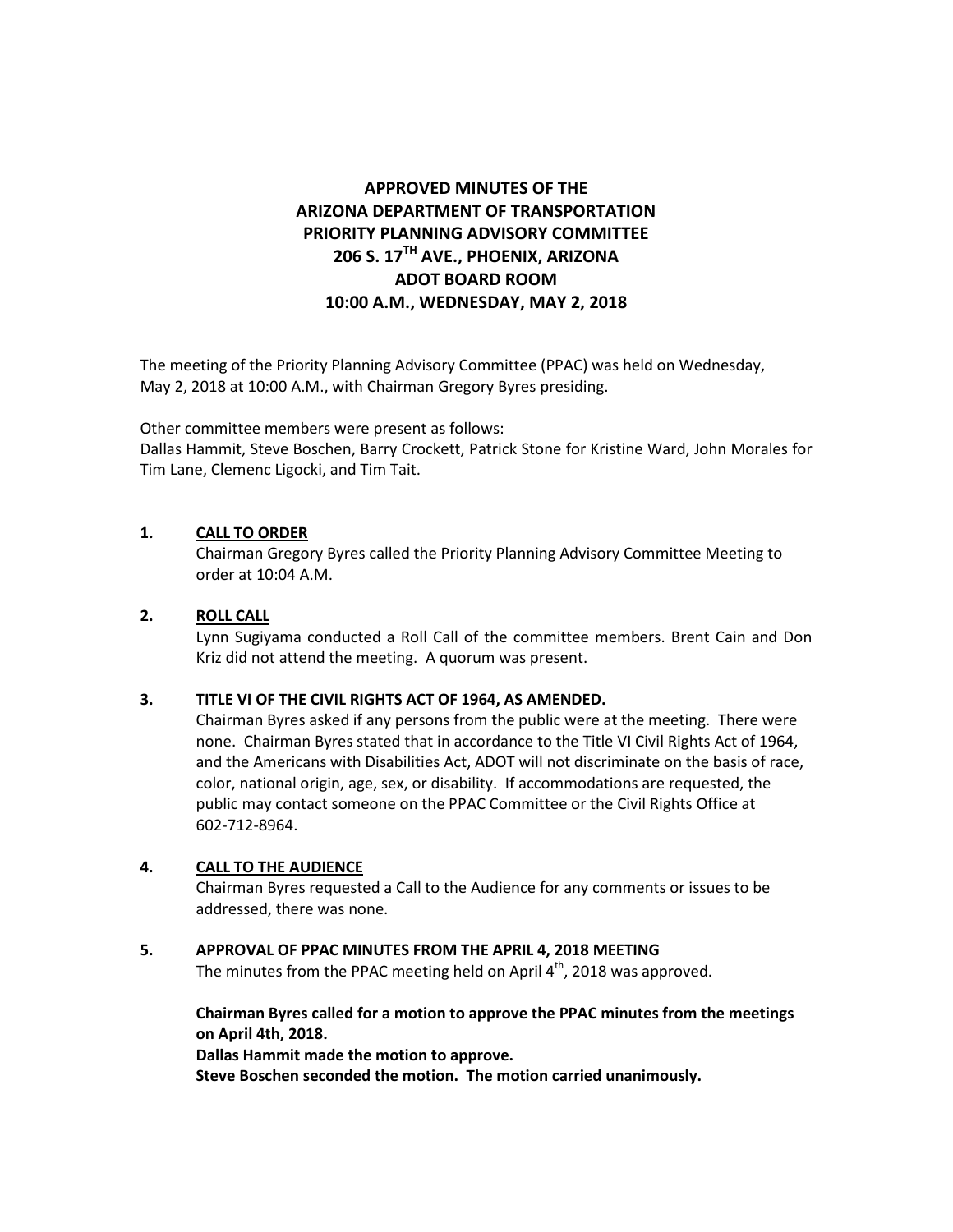## **6. PROGRAM MONITORING REPORT**

**Monitoring report was distributed to the Committee. Patrick Stone commented on the MAG Program. The percent of "% Obligated of Planned" funding should be at 94.8 percent. Handout shows 68 percent but this does not include funding of the SR 202L South Mountain project.** 

**Lynn Sugiyama presented Item 7.** 

## **7. Recommended Economic Strength Projects (ESP) – Round 1 FY 2018 Discussion and Possible Action**

|                        | Page                     |
|------------------------|--------------------------|
| <b>ESP Selection</b>   | <b>Recommended Award</b> |
| a. City of Casa Grande | \$500,000                |
| b. City of Prescott    | \$500,000                |
| c. Cochise County      | \$475,000                |
|                        |                          |

**Chairman Byres called for a motion to approve Item 7. Clem Ligocki made the motion to approve. Dallas Hammit seconded the motion. The motion carried unanimously.**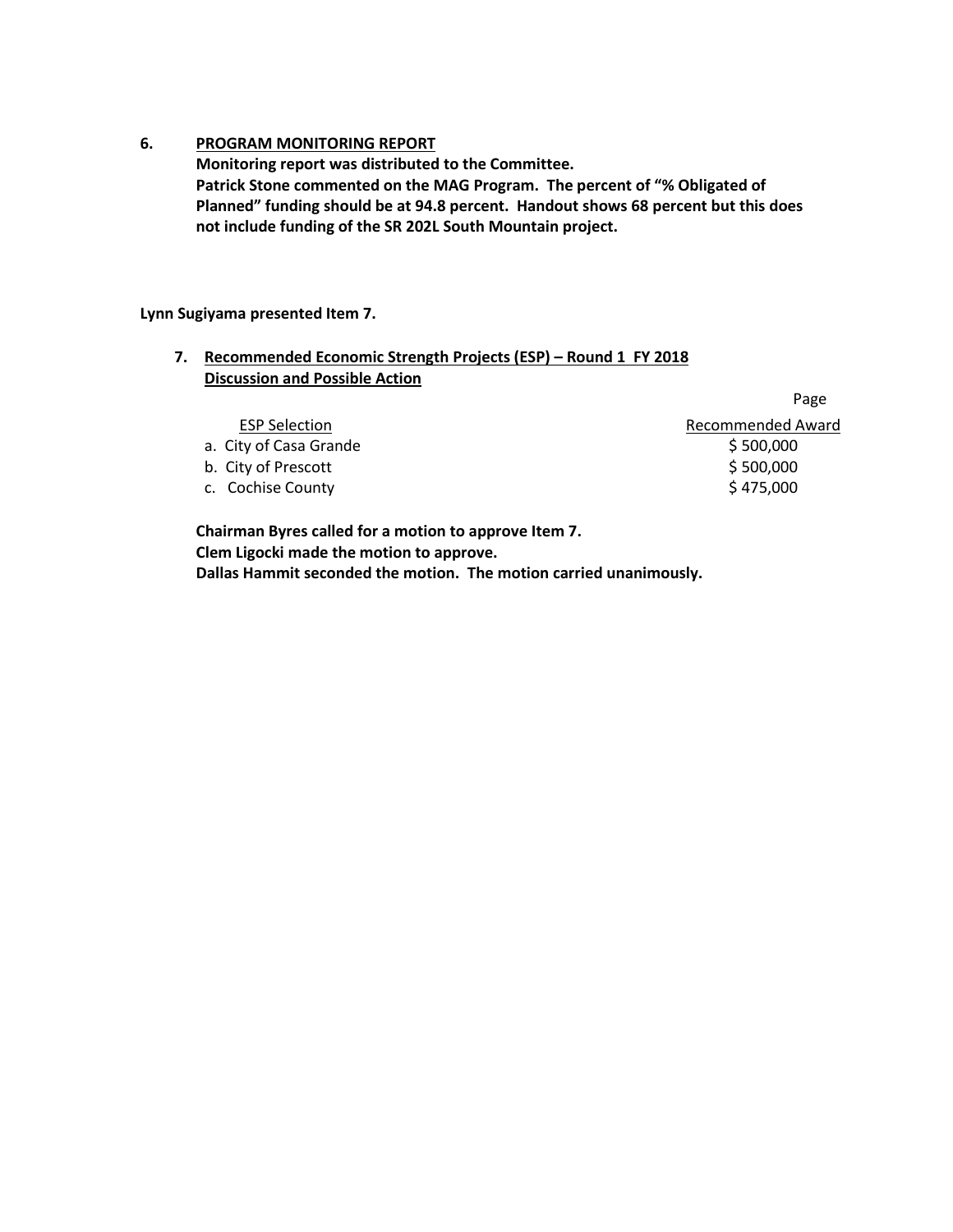FY 2018 – 2022 Airport Development Program – Requested Discussion and Possible Action Modifications

# **Bret Anderson presented Item 8a.**

| 8a. | AIRPORT NAME:               | <b>Grand Canyon National Park Airport</b>                                                                      | Page     |
|-----|-----------------------------|----------------------------------------------------------------------------------------------------------------|----------|
|     | SPONSOR:                    | <b>ADOT Administrative Service Division</b>                                                                    |          |
|     | AIRPORT CATEGORY:           | <b>Commercial Service</b>                                                                                      |          |
|     | <b>SCHEDULE:</b>            | FY 2018-2022                                                                                                   |          |
|     | PROJECT#:                   | 9G0101E                                                                                                        |          |
|     | PROGRAM AMOUNT:             | New Project                                                                                                    |          |
|     | <b>PROJECT MANAGER:</b>     | Matt Smith                                                                                                     |          |
|     | <b>PROJECT DESCRIPTION:</b> | Categorical Exclusion for three 2019 Design Projects;<br>Architectural Historical Review for terminal building |          |
|     | <b>REQUESTED ACTION:</b>    | Recommend STB approval.                                                                                        |          |
|     | <b>FUNDING SOURCES:</b>     | <b>FAA</b>                                                                                                     | \$12,257 |
|     |                             | <b>Sponsor</b>                                                                                                 | \$0      |
|     |                             | <b>State</b>                                                                                                   | \$1,203  |
|     |                             | <b>Total Program</b>                                                                                           | \$13,460 |

**Chairman Byres called for a motion to approve Item 8a. Steve Boschen made the motion to approve.**

**Patrick Stone seconded the motion. The motion carried unanimously.**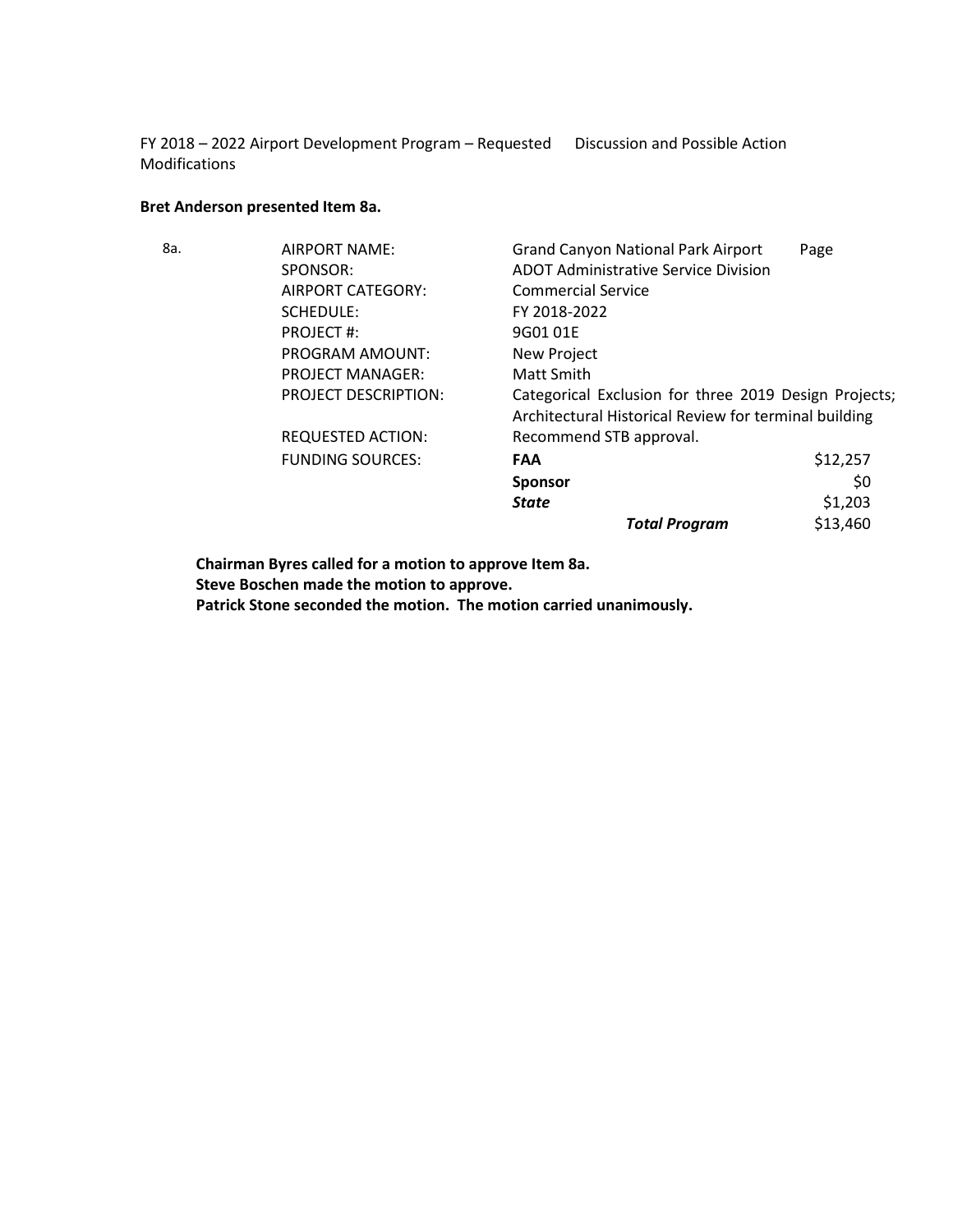FY 2018 – 2022 Transportation Facilities Construction Program - Project Modifications Discussion and Possible Action

#### **Lisa Pounds presented Item 9a.**

9a. COUNTY: Statewide Page DISTRICT: Statewide SCHEDULE: FY 2018 SECTION: Transfer Subprogram Funds TYPE OF WORK: Transfer Balances to the Statewide Contingency Fund PROGRAM AMOUNT: \$ -12,355,000 PROJECT MANAGER: Lisa Pounds PROJECT: 11 Subprograms, ADOT TIP 100313 REQUESTED ACTION: Decrease the funds from 11 Subprograms for \$-12,355,000 from the Highway Construction Program. **Funds are listed below. Transfer funds to the FY 2018 Statewide Contingency Fund #72318.** FY 2018 Engineering Support Fund #76518  $\zeta - 4,849,000$ FY 2018 PM 2.5 Air Quality Projects Fund #70618  $\zeta - 124,000$ FY 2018 Transportation Alternatives Fund #71618  $\zeta - 1,542,000$ FY 2018 Railway Highway Crossing Fund #72618 \$ -305,000 FY 2018 Statewide Minor Projects Program Fund #73318 \$ -490,000 FY 2018 Minor & Preventative Pavement Preservation Fund #74818 \$ -116,000 FY 2018 Bridge Replacement and Rehabiliation Fund #76218  $\frac{1}{5}$ -3,425,000 FY 2018 Training, NHI Fund #76718  $\zeta$ -286,000  $\zeta$ -286,000 FY 2018 Environmental Support Services Fund #77718  $\zeta$  -563,000 \$ -563,000 FY 2018 Rest Area Preservation Fund #79118  $\zeta$  -375,000  $\zeta$  -375,000 FY 2018 Federal Agency Support Fund #76518  $\sim$  5 -280,000 **NEW PROGRAM AMOUNT:**  $\begin{array}{ccc} 50 & 0 & 0 \\ 0 & 0 & 0 \\ 0 & 0 & 0 \\ 0 & 0 & 0 \\ \end{array}$ 

> **Chairman Byres called for a motion to approve Item 9a. Steve Boschen made the motion to approve. Patrick Stone seconded the motion. The motion carried unanimously.**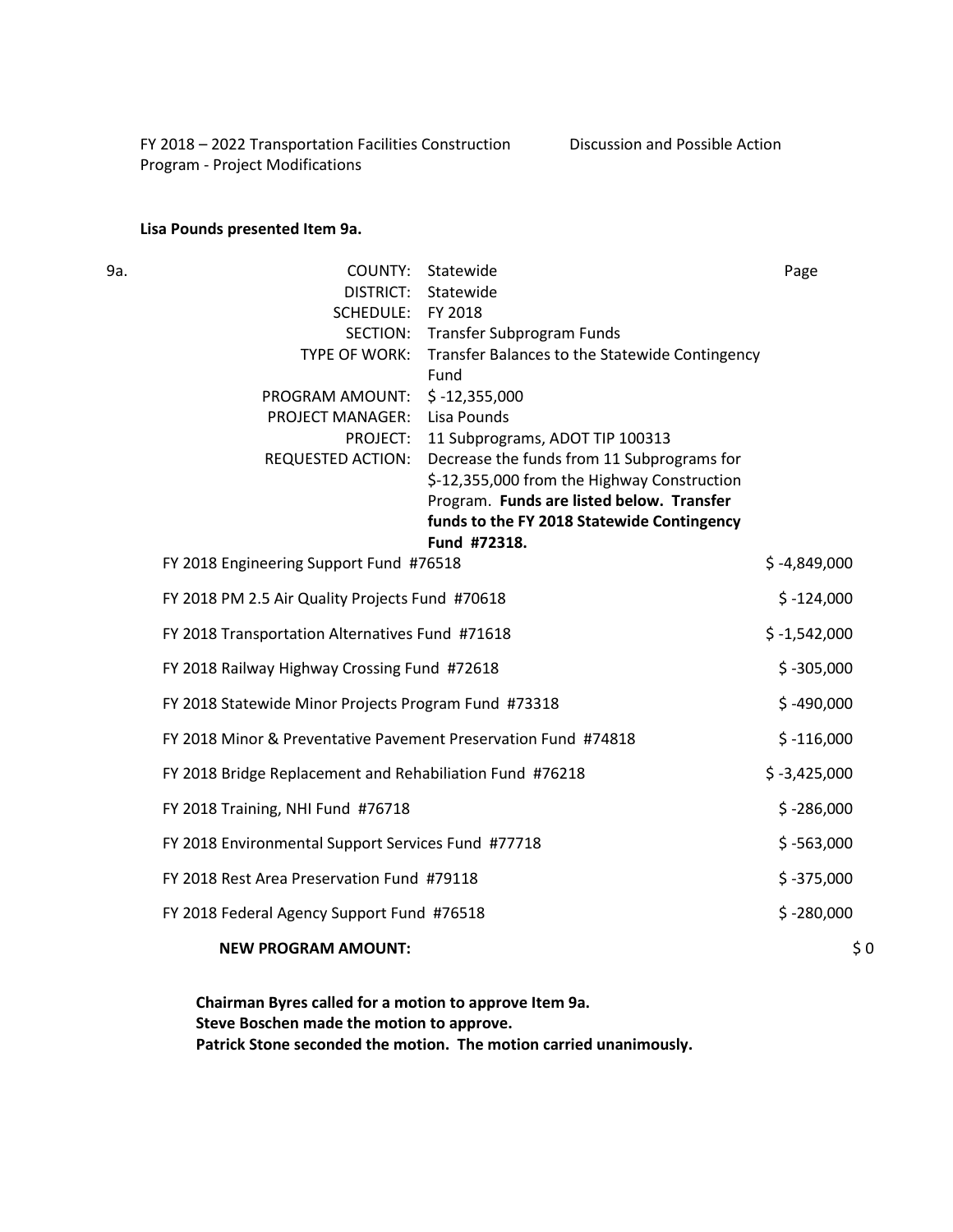#### **Ruth Greenspan presented Item 9b.**

| 9b. | ROUTE NO:                  | SR 89A @ MP 355.0                                 | Page      |
|-----|----------------------------|---------------------------------------------------|-----------|
|     | COUNTY:                    | Yavapai                                           |           |
|     | DISTRICT:                  | <b>Northwest</b>                                  |           |
|     | SCHEDULE:                  | FY 2018                                           |           |
|     | SECTION:                   | SR 89A, Cottonwood - Sedona                       |           |
|     | TYPE OF WORK:              | Archaeological Data Recovery                      |           |
|     | PROGRAM AMOUNT:            | \$294,000                                         |           |
|     | <b>PROJECT MANAGER:</b>    | Ruth Greenspan                                    |           |
|     | PROJECT:                   | H803401E, ADOT TIP 100284                         |           |
|     | REQUESTED ACTION:          | Increase the project by \$120,000 to \$414,000 in |           |
|     |                            | the Highway Construction Program. Funds are       |           |
|     |                            | available from the FY 2018 Environmental          |           |
|     |                            | Support Fund #77718.                              |           |
|     | <b>NEW PROGRAM AMOUNT:</b> |                                                   | \$414,000 |
|     |                            |                                                   |           |

**Chairman Byres called for a motion to approve Item 9b. Patrick Stone made the motion to approve. Dallas Hammit seconded the motion. The motion carried unanimously.**

**Bharat Kandel presented Item 9c.** 

| 9с. |                            | ROUTE NO: 1-17 @ MP 218.0                     | Page         |
|-----|----------------------------|-----------------------------------------------|--------------|
|     | COUNTY:                    | Maricopa                                      |              |
|     | DISTRICT:                  | Central                                       |              |
|     | SCHEDULE:                  | FY 2018                                       |              |
|     | SECTION:                   | Pinnacle Peak Rd TI and Happy Valley Rd TI    |              |
|     | TYPE OF WORK:              | Construct TI                                  |              |
|     | PROGRAM AMOUNT:            | \$43,500,000                                  |              |
|     | <b>PROJECT MANAGER:</b>    | Bharat Kandel                                 |              |
|     | PROJECT:                   | H738301C, ADOT TIP 5497                       |              |
|     | REQUESTED ACTION:          | Increase the project by \$19,000,000 to       |              |
|     |                            | \$62,500,000 in the Highway Construction      |              |
|     |                            | Program. Funds are available from the FY      |              |
|     |                            | 2018 MAG RARF Contingency Fund #49918.        |              |
|     |                            | Approved by the MAG Regional Council on April |              |
|     |                            | 25, 2018.                                     |              |
|     | <b>NEW PROGRAM AMOUNT:</b> |                                               | \$62,500,000 |
|     |                            |                                               |              |

**Chairman Byres called for a motion to approve Item 9c. Steve Boschen made the motion to approve. Patrick Stone seconded the motion. The motion carried unanimously.**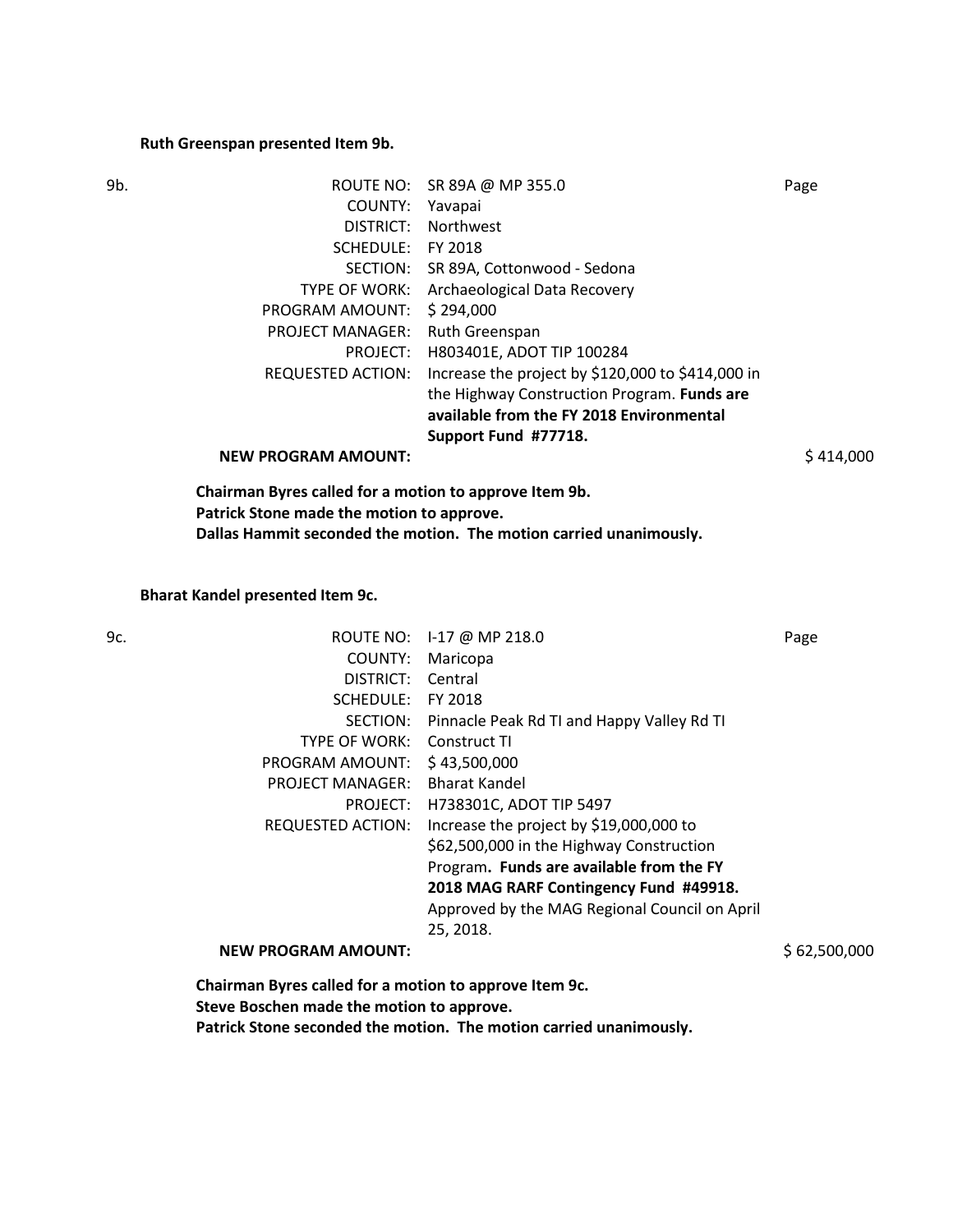#### **Gary Sun presented Item 9d.**

| 9d. | ROUTE NO:                                                 | US 163 @ MP 396.1                           | Page        |
|-----|-----------------------------------------------------------|---------------------------------------------|-------------|
|     | COUNTY:                                                   | Navajo                                      |             |
|     | DISTRICT:                                                 | <b>Northeast</b>                            |             |
|     | SCHEDULE:                                                 | FY 2018                                     |             |
|     | SECTION:                                                  | Laguna Creek Bridge, Str #20088             |             |
|     | TYPE OF WORK:                                             | Design Bridge Replacement                   |             |
|     | PROGRAM AMOUNT:                                           | \$1,005,000                                 |             |
|     | <b>PROJECT MANAGER:</b>                                   | Gary Sun                                    |             |
|     | PROJECT:                                                  | H845501D, ADOT TIP 7600                     |             |
|     | REQUESTED ACTION:                                         | Increase the design project by \$268,000 to |             |
|     |                                                           | \$1,273,000 in the Highway Construction     |             |
|     |                                                           | Program. Funds are available from the       |             |
|     |                                                           | following sources:                          |             |
|     | FY 2018 Utility Group Fund #70818                         |                                             | \$250,000   |
|     | FY 2018 Bridge Replacement and Rehabilitation Fund #76218 |                                             | \$18,000    |
|     | <b>NEW PROGRAM AMOUNT:</b>                                |                                             | \$1,273,000 |
|     |                                                           |                                             |             |

**Chairman Byres called for a motion to approve Item 9d. Dallas Hammit made the motion to approve. Steve Boschen seconded the motion. The motion carried unanimously.**

**Discussion followed and Patrick Stone requested the Utility phase be a separate project under H845502U. The revised fund amount will be \$243,000 for the Utility phase. The remaining \$25,000 will be added to the H845501D. The new total for the Design phase will be \$1,030,000. The PRB Forms will be revised and the projects will be revised for the State Transportation Board Meeting on May 18, 2018.**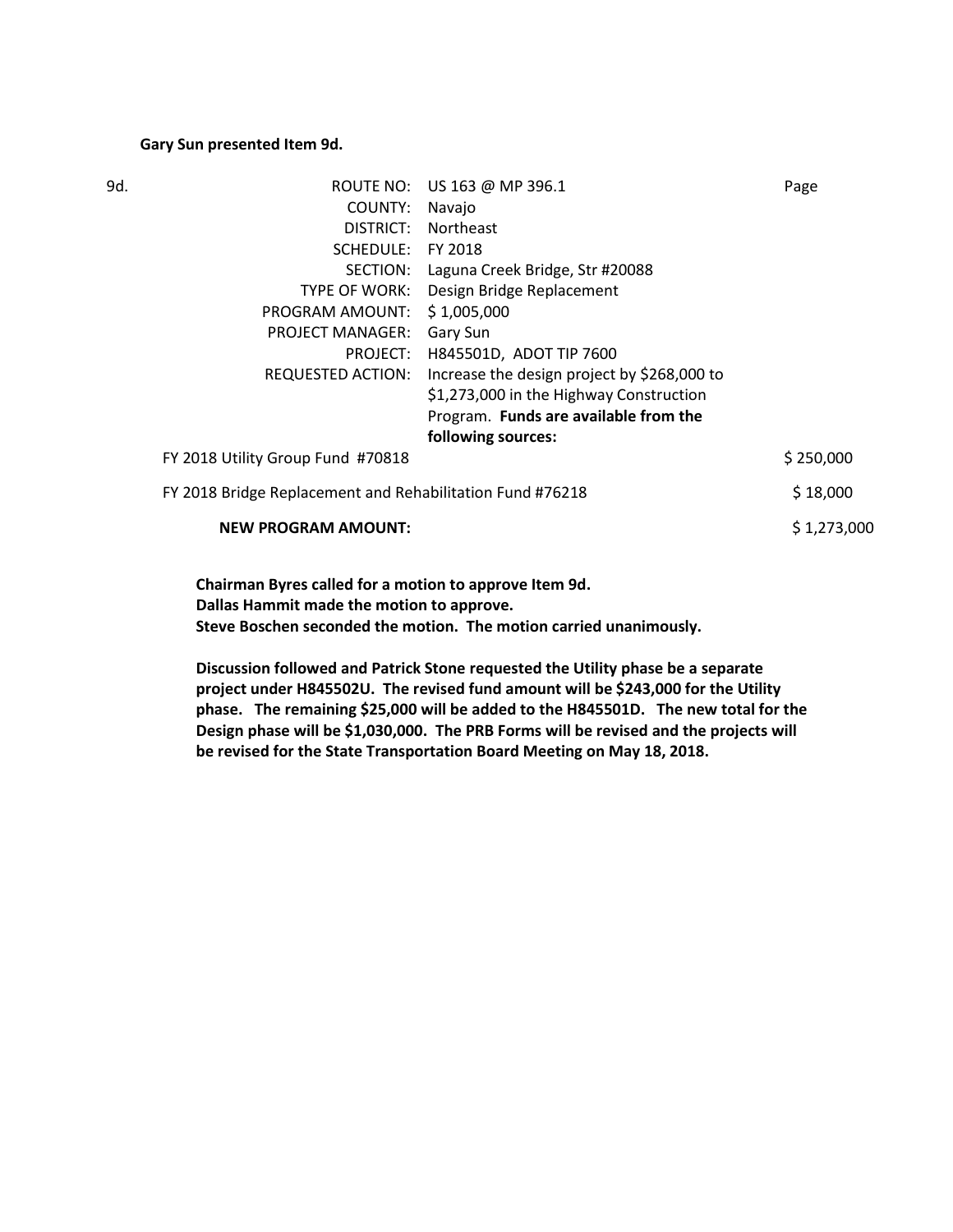# **Amy Ritz presented Items 9e through 9h.**

| 9e. |                            | ROUTE NO: 1-10 @ MP 155.0                    | Page |
|-----|----------------------------|----------------------------------------------|------|
|     | COUNTY:                    | Maricopa                                     |      |
|     | DISTRICT:                  | Central                                      |      |
|     | SCHEDULE:                  | FY 2018                                      |      |
|     | SECTION:                   | Baseline Rd - Ray Rd, WB                     |      |
|     | TYPE OF WORK:              | Design Westbound General Purpose Lane        |      |
|     | PROGRAM AMOUNT:            | \$1,390,000                                  |      |
|     | <b>PROJECT MANAGER:</b>    | Amy Ritz                                     |      |
|     | PROJECT:                   | F007301D, ADOT TIP 5727                      |      |
|     | REQUESTED ACTION:          | Delete the project for \$1,390,000 from the  |      |
|     |                            | Highway Construction Program. Transfer funds |      |
|     |                            | to the FY 2018 MAG RARF RTP Contingency      |      |
|     |                            | Fund #49918. Contingent upon approval by     |      |
|     |                            | the MAG Regional Council Executive Committee |      |
|     |                            | or MAG Regional Council.                     |      |
|     | <b>NEW PROGRAM AMOUNT:</b> |                                              | \$0  |
|     |                            |                                              |      |

| 9f. | ROUTE NO:                  | I-10 @ MP 153.0                                   | Page |
|-----|----------------------------|---------------------------------------------------|------|
|     | COUNTY:                    | Maricopa                                          |      |
|     | DISTRICT:                  | Central                                           |      |
|     | <b>SCHEDULE:</b>           | FY 2018                                           |      |
|     | SECTION:                   | Broadway Rd - Baseline Rd EB                      |      |
|     | TYPE OF WORK:              | Design Eastbound Collector Distribution (CD) Road |      |
|     | PROGRAM AMOUNT:            | \$2,650,000                                       |      |
|     | <b>PROJECT MANAGER:</b>    | Amy Ritz                                          |      |
|     | PROJECT:                   | F007401D, ADOT TIP 5692                           |      |
|     | <b>REQUESTED ACTION:</b>   | Delete the project for \$2,650,000 from the       |      |
|     |                            | Highway Construction Program. Transfer funds      |      |
|     |                            | to the FY 2018 MAG RARF RTP Contingency           |      |
|     |                            | Fund #49918. Contingent upon approval by          |      |
|     |                            | the MAG Regional Council Executive Committee      |      |
|     |                            | or MAG Regional Council.                          |      |
|     | <b>NEW PROGRAM AMOUNT:</b> |                                                   | \$0  |
|     |                            |                                                   |      |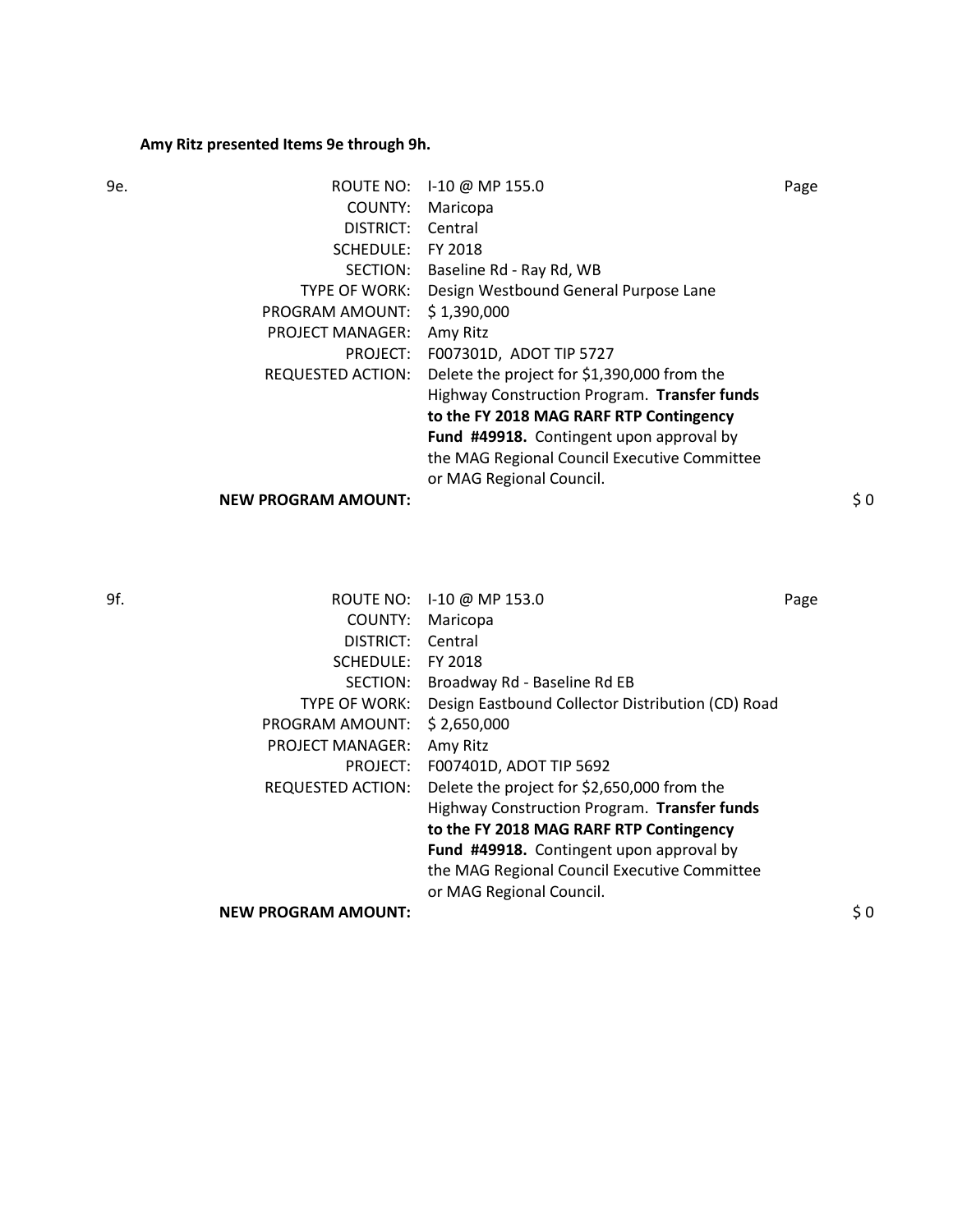| 9g. |                            | ROUTE NO: I-10 @ MP 153.0                    | Page      |
|-----|----------------------------|----------------------------------------------|-----------|
|     | COUNTY:                    | Maricopa                                     |           |
|     | DISTRICT:                  | Central                                      |           |
|     | SCHEDULE:                  | FY 2018                                      |           |
|     | SECTION:                   | Broadway Rd - Baseline Rd WB                 |           |
|     | <b>TYPE OF WORK:</b>       | Design Westbound Braided Ramp                |           |
|     | PROGRAM AMOUNT:            | \$2,830,000                                  |           |
|     | <b>PROJECT MANAGER:</b>    | Amy Ritz                                     |           |
|     | PROJECT:                   | F007501D, ADOT TIP 5728                      |           |
|     | REQUESTED ACTION:          | Delete the project for \$1,390,000 from the  |           |
|     |                            | Highway Construction Program. Transfer funds |           |
|     |                            | to the FY 2018 MAG RARF RTP Contingency      |           |
|     |                            | Fund #49918. Contingent upon approval by     |           |
|     |                            | the MAG Regional Council Executive Committee |           |
|     |                            | or MAG Regional Council.                     |           |
|     | <b>NEW PROGRAM AMOUNT:</b> |                                              | $\zeta$ 0 |

| 9h. | ROUTE NO:                  | $1-10 \omega$ MP 155.0                         | Page        |
|-----|----------------------------|------------------------------------------------|-------------|
|     | COUNTY:                    | Maricopa                                       |             |
|     | DISTRICT:                  | Central                                        |             |
|     | SCHEDULE:                  | FY 2018                                        |             |
|     | SECTION:                   | Baseline Rd - Ray Rd, EB                       |             |
|     | TYPE OF WORK:              | Design Eastbound General Purpose Lane          |             |
|     | PROGRAM AMOUNT:            | \$2,170,000                                    |             |
|     | <b>PROJECT MANAGER:</b>    | Amy Ritz                                       |             |
|     | PROJECT:                   | F007201D, ADOT TIP 5693                        |             |
|     | REQUESTED ACTION:          | Increase the design project by \$6,870,000 to  |             |
|     |                            | \$9,040,000 in the Highway Construction        |             |
|     |                            | Program. Funds are available from the MAG      |             |
|     |                            | RARF RPT Contingency Fund #49918. Change       |             |
|     |                            | the Beginning Milepost to 161. Change the      |             |
|     |                            | project name to "I-17 Split - SR 202L Santan." |             |
|     |                            | Contingent upon approval by the MAG Regional   |             |
|     |                            | Council Executive Committee or MAG Regional    |             |
|     |                            | Council.                                       |             |
|     | <b>NEW PROGRAM AMOUNT:</b> |                                                | S 9.040.000 |
|     |                            |                                                |             |

**Chairman Byres called for a motion to approve Items 9e through 9h. Dallas Hammit made the motion to approve. Steve Boschen seconded the motion. The motion carried unanimously.**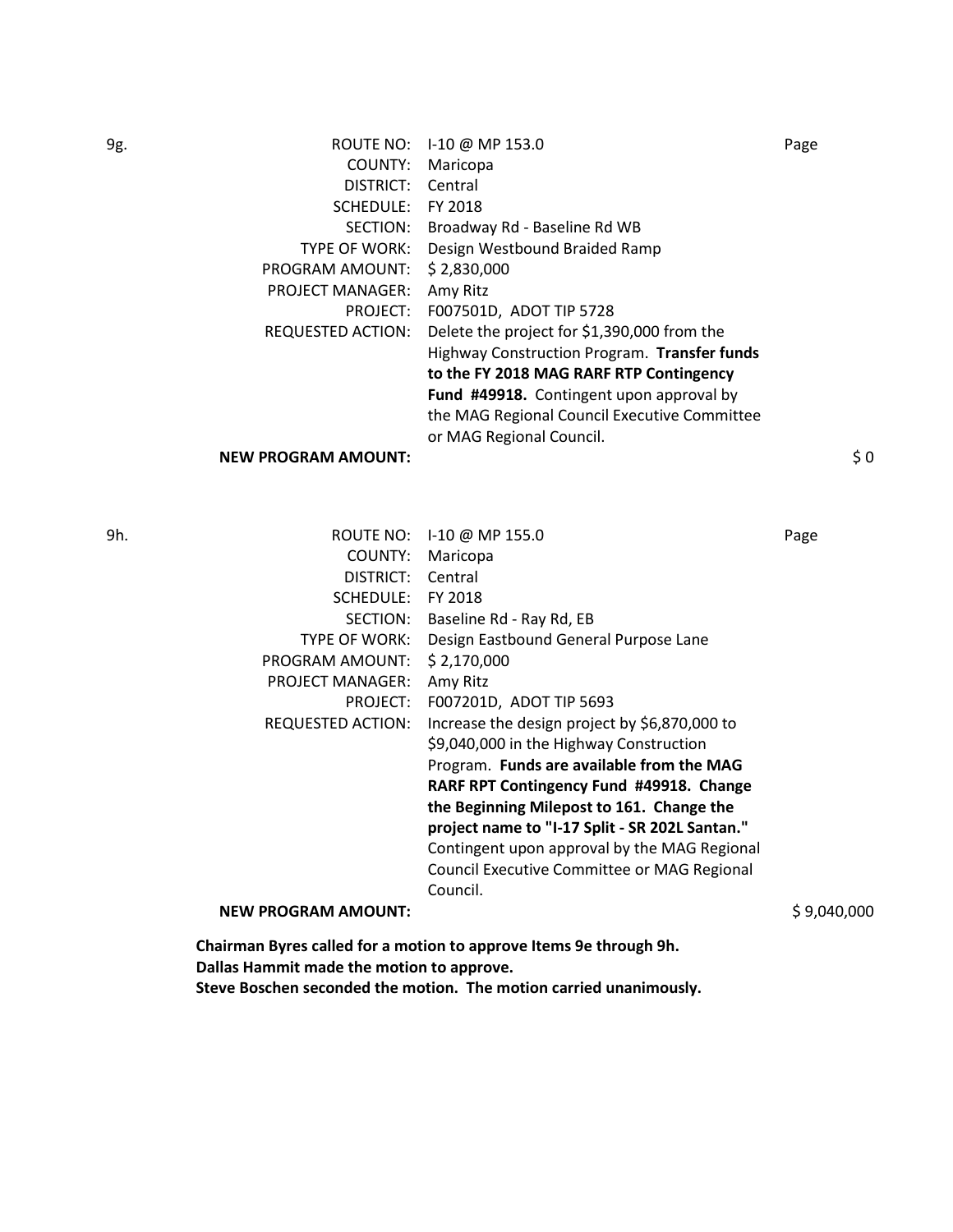# **Michael Mayes presented Item 9i.**

| 9i. | COUNTY:                                                | Statewide                                        | Page        |
|-----|--------------------------------------------------------|--------------------------------------------------|-------------|
|     | DISTRICT:                                              | Statewide                                        |             |
|     | SCHEDULE:                                              | FY 2018                                          |             |
|     | SECTION:                                               | Statewide Right of Way Tasks for Closed Projects |             |
|     | <b>TYPE OF WORK:</b>                                   | Survey and Monumentation                         |             |
|     | PROGRAM AMOUNT:                                        | \$600,000                                        |             |
|     | <b>PROJECT MANAGER:</b>                                | Carrie Drost                                     |             |
|     | PROJECT:                                               | M519501X, ADOT TIP 7945                          |             |
|     | REQUESTED ACTION:                                      | Increase the project by \$500,000 to \$1,100,00  |             |
|     |                                                        | in the Highway Construction Program. Funds       |             |
|     |                                                        | are available from the FY 2018 Non-Federal       |             |
|     |                                                        | Contingency Fund #79918.                         |             |
|     | <b>NEW PROGRAM AMOUNT:</b>                             |                                                  | \$1,100,000 |
|     | Chairman Byres called for a motion to approve Item 9i. |                                                  |             |

**Patrick Stone made the motion to approve. Steve Boschen seconded the motion. The motion carried unanimously.**

**Jeffrey Davidson presented Item 9j.** 

| 9j. |                                                      | ROUTE NO: SR 89 @ MP 336.8                                       | Page        |
|-----|------------------------------------------------------|------------------------------------------------------------------|-------------|
|     | COUNTY: Yavapai                                      |                                                                  |             |
|     | DISTRICT:                                            | Northwest                                                        |             |
|     | SCHEDULE: FY 2018                                    |                                                                  |             |
|     |                                                      | SECTION: SR 89 Paulden Turn Lanes                                |             |
|     |                                                      | TYPE OF WORK: Construct Continuous Left Turns                    |             |
|     | ADVERTISEMENT DATE: 5/23/2018                        |                                                                  |             |
|     | PROGRAM AMOUNT:                                      | \$945,000                                                        |             |
|     | <b>PROJECT MANAGER:</b>                              | Jeffrey Davidson                                                 |             |
|     | PROJECT:                                             | H891801C, ADOT TIP 6714                                          |             |
|     | JPA:                                                 | 17-06562-I with Yavapai County                                   |             |
|     |                                                      | REQUESTED ACTION: Increase the construction project by \$655,000 |             |
|     |                                                      | to \$1,600,000 in the Highway Construction                       |             |
|     |                                                      | Program. Funds are available from the                            |             |
|     |                                                      | following sources:                                               |             |
|     | FY 2018 Statewide Minor Projects Program Fund #73318 |                                                                  | \$447,000   |
|     | FY 2018 Local Match from Yavapai County              |                                                                  | \$9,000     |
|     | FY 2018 Local Fund from Yavapai County Fund          |                                                                  | \$55,000    |
|     | FY 2018 NACOG STP Fund                               |                                                                  | \$144,000   |
|     | <b>NEW PROGRAM AMOUNT:</b>                           |                                                                  | \$1,600,000 |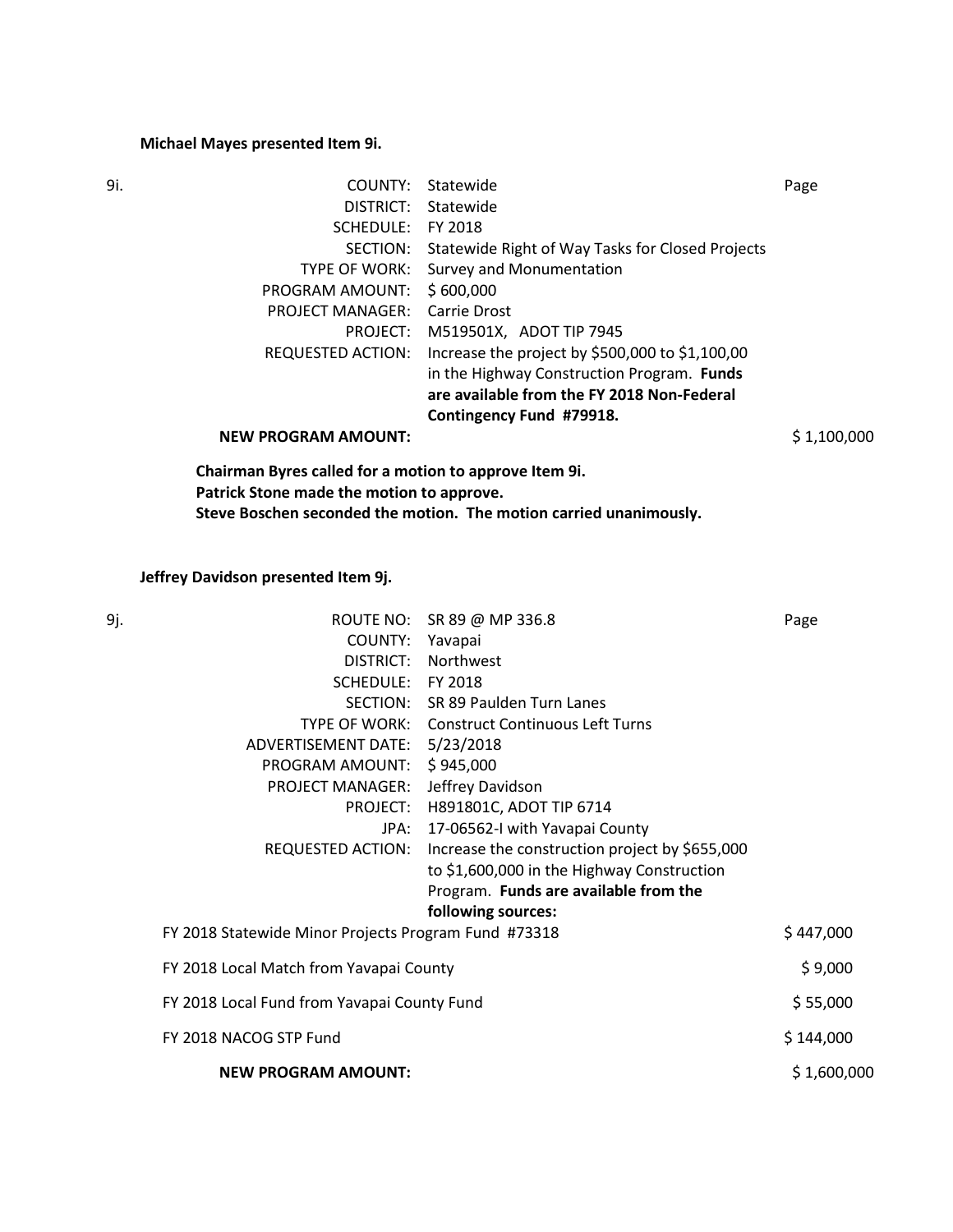**Chairman Byres called for a motion to approve Item 9j. Dallas Hammit made the motion to approve. Steve Boschen seconded the motion. The motion carried unanimously.**

#### **Susan Webber presented Item 9k.**

| 9k. | ROUTE NO:                  | US 70 @ MP 337.9                               | Page        |
|-----|----------------------------|------------------------------------------------|-------------|
|     | COUNTY:                    | Graham                                         |             |
|     | DISTRICT:                  | Southeast                                      |             |
|     | SCHEDULE:                  | FY 2018                                        |             |
|     | SECTION:                   | 20th Ave - 8th St, Safford                     |             |
|     | <b>TYPE OF WORK:</b>       | Lighting, ADA Ramps, Intersection Improvements |             |
|     | ADVERTISEMENT DATE:        | 6/8/2018                                       |             |
|     | PROGRAM AMOUNT:            | \$2,536,000                                    |             |
|     | <b>PROJECT MANAGER:</b>    | Susan Webber                                   |             |
|     | PROJECT:                   | H891701C, ADOT TIP 6723                        |             |
|     | <b>REQUESTED ACTION:</b>   | Decrease the project by \$1,536,000 to         |             |
|     |                            | \$1,000,000 in the Highway Construction        |             |
|     |                            | Program. Change in scope of project from five  |             |
|     |                            | intersections to one intersection              |             |
|     |                            | improvement. Transfer the funds to the FY      |             |
|     |                            | 2018 Statewide Minor Projects Program Fund     |             |
|     |                            | #73318.                                        |             |
|     | <b>NEW PROGRAM AMOUNT:</b> |                                                | \$1,000,000 |

**Chairman Byres called for a motion to approve Item 9k. Patrick Stone made the motion to approve. Barry Crockett seconded the motion. The motion carried unanimously.**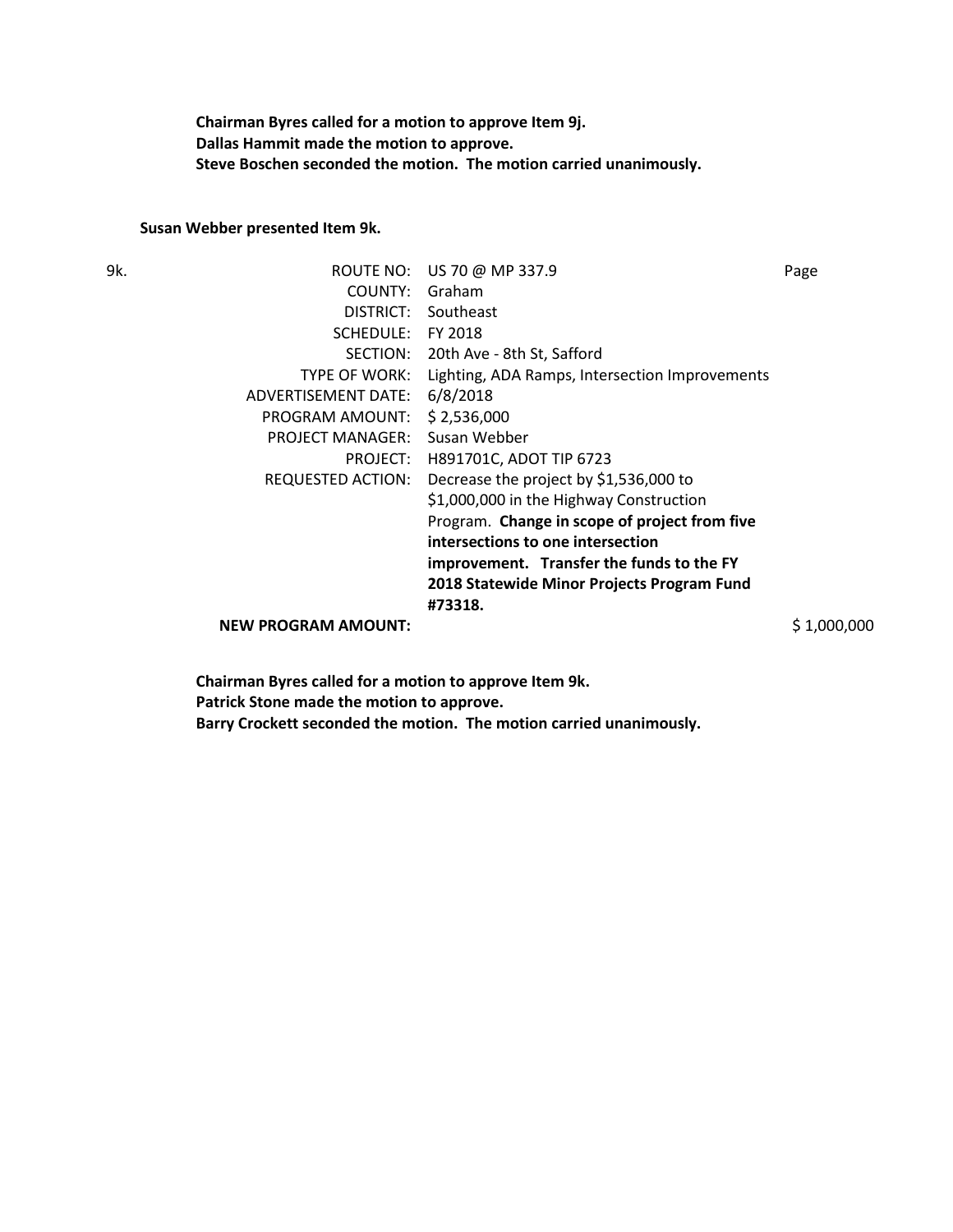# **Adrian Leon presented Item 9L.**

| 9L. |                                                                                                     | ROUTE NO: SR 377 @ MP 0.0                                           | Page        |
|-----|-----------------------------------------------------------------------------------------------------|---------------------------------------------------------------------|-------------|
|     | COUNTY:                                                                                             | Navajo                                                              |             |
|     | DISTRICT:                                                                                           | Northeast                                                           |             |
|     | SCHEDULE: FY 2018                                                                                   |                                                                     |             |
|     | SECTION:                                                                                            | SR 277 – SR 77                                                      |             |
|     |                                                                                                     | <b>TYPE OF WORK: Reconstruct Curves</b>                             |             |
|     | ADVERTISEMENT DATE: 6/20/2018                                                                       |                                                                     |             |
|     | PROGRAM AMOUNT:                                                                                     | \$3,500,000                                                         |             |
|     | PROJECT MANAGER: Adrian Leon                                                                        |                                                                     |             |
|     |                                                                                                     | PROJECT: ADOT TIP 6710                                              |             |
|     |                                                                                                     | REQUESTED ACTION: Increase the construction project by \$2,500,000  |             |
|     |                                                                                                     | to \$6,000,000 in the Highway Construction                          |             |
|     |                                                                                                     | program. Funds are available from the                               |             |
|     |                                                                                                     | following sources:                                                  |             |
|     | FY 2018 Statewide Minor Projects Program Fund #73318                                                |                                                                     | \$1,500,000 |
|     | FY 2018 Intermodal Transportation Division Fund #70718                                              |                                                                     | \$1,000,000 |
|     | <b>NEW PROGRAM AMOUNT:</b>                                                                          |                                                                     | \$6,000,000 |
|     | Chairman Byres called for a motion to approve Item 9L.<br>Dallas Hammit made the motion to approve. | Barry Crockett seconded the motion. The motion carried unanimously. |             |

# **Lance Briley presented Items 9m and 9n.**

| $\frac{1}{2}0$ |
|----------------|
|                |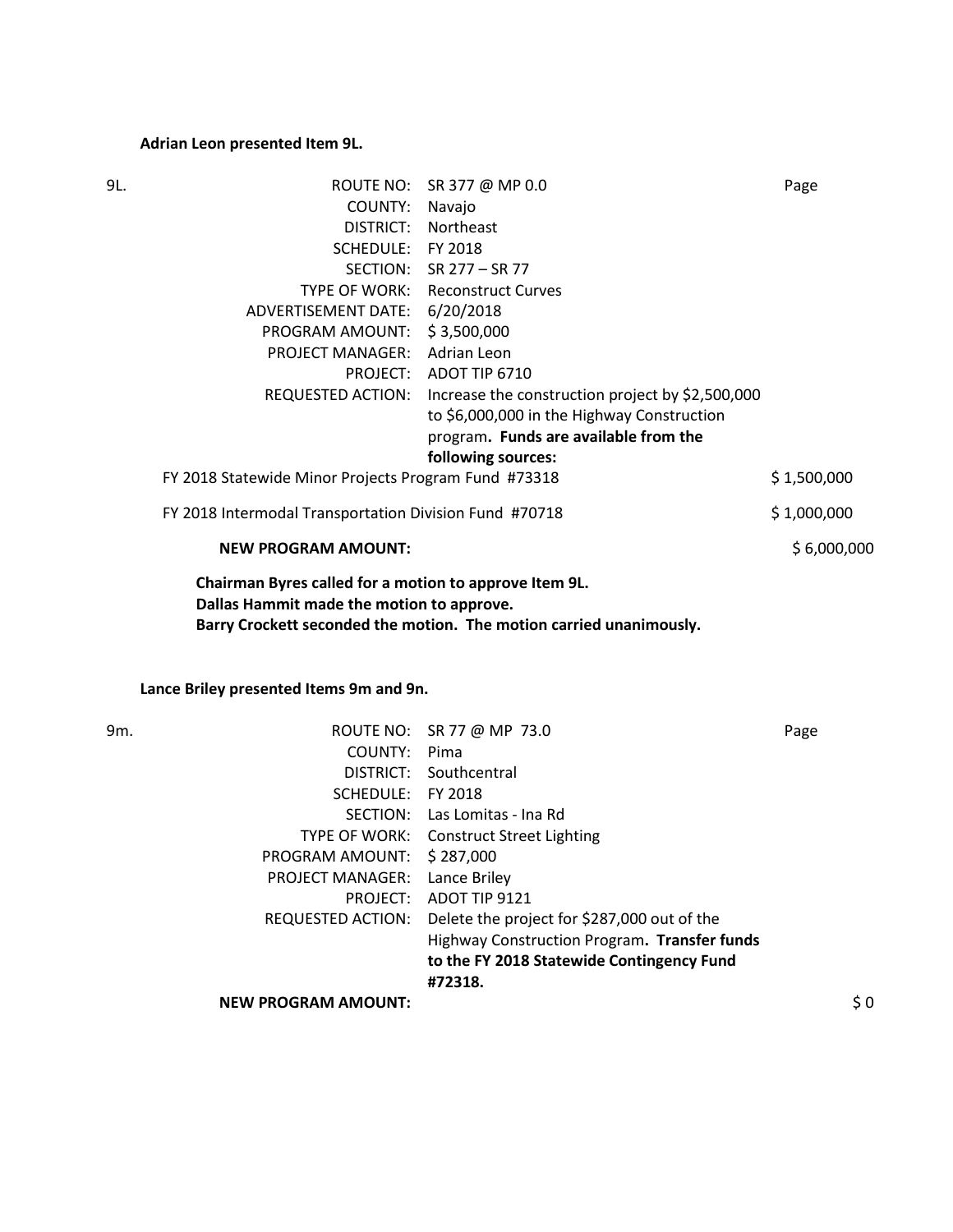| 9n. |                            | ROUTE NO: SR 77 @ MP 72.0                                     | Page        |
|-----|----------------------------|---------------------------------------------------------------|-------------|
|     | COUNTY:                    | Pima                                                          |             |
|     | DISTRICT:                  | Southcentral                                                  |             |
|     | SCHEDULE:                  | FY 2018                                                       |             |
|     | SECTION:                   | River Rd - Calle Concordia                                    |             |
|     |                            | TYPE OF WORK: Pavement Rehabilitation, Sidewalk, and Lighting |             |
|     | PROGRAM AMOUNT:            | \$1,648,000                                                   |             |
|     | <b>PROJECT MANAGER:</b>    | Lance Briley                                                  |             |
|     | PROJECT:                   | H891901D, ADOT TIP 5689                                       |             |
|     | REQUESTED ACTION:          | Increase the design project by \$287,000 to                   |             |
|     |                            | \$1,935,000 in the Highway Construction                       |             |
|     |                            | Program. Funds are available from the FY 2018                 |             |
|     |                            | Statewide Contingency Fund #72318.                            |             |
|     |                            | Contingency upon PAG Regional Council                         |             |
|     |                            | approval.                                                     |             |
|     | <b>NEW PROGRAM AMOUNT:</b> |                                                               | \$1,935,000 |
|     |                            | Chairman Burge called for a motion to annrous Itoms Am and An |             |

**Chairman Byres called for a motion to approve Items 9m and 9n. Barry Crockett made the motion to approve. Steve Boschen seconded the motion. The motion carried unanimously.**

**Adrian Leon presented Item 9L.** 

| ROUTE NO:                  |                                                | Page                                               |
|----------------------------|------------------------------------------------|----------------------------------------------------|
| COUNTY:                    | Pima                                           |                                                    |
| DISTRICT:                  | Southcentral                                   |                                                    |
| SCHEDULE:                  | FY 2018                                        |                                                    |
| SECTION:                   |                                                |                                                    |
| TYPE OF WORK:              | <b>Construct Intersection Improvements</b>     |                                                    |
| ADVERTISEMENT DATE:        | 6/25/2018                                      |                                                    |
| PROGRAM AMOUNT:            | \$200,000                                      |                                                    |
| <b>PROJECT MANAGER:</b>    | Tafwachi Katapa                                |                                                    |
| PROJECT:                   | F006801C, ADOT TIP 8341                        |                                                    |
| REQUESTED ACTION:          | Increase the construction project by \$262,000 |                                                    |
|                            | to \$462,000 in the Highway Construction       |                                                    |
|                            | Program. Funds are available from the FY       |                                                    |
|                            | 2018 Statewide Minor Projects Program Fund     |                                                    |
|                            | #73318.                                        |                                                    |
| <b>NEW PROGRAM AMOUNT:</b> |                                                | \$462,000                                          |
|                            |                                                | I-10 @ MP 281.0<br>I-10 Eastbound Offramp at SR 83 |

**Chairman Byres called for a motion to approve Item 9o. Steve Boschen made the motion to approve. Barry Crockett seconded the motion. The motion carried unanimously.**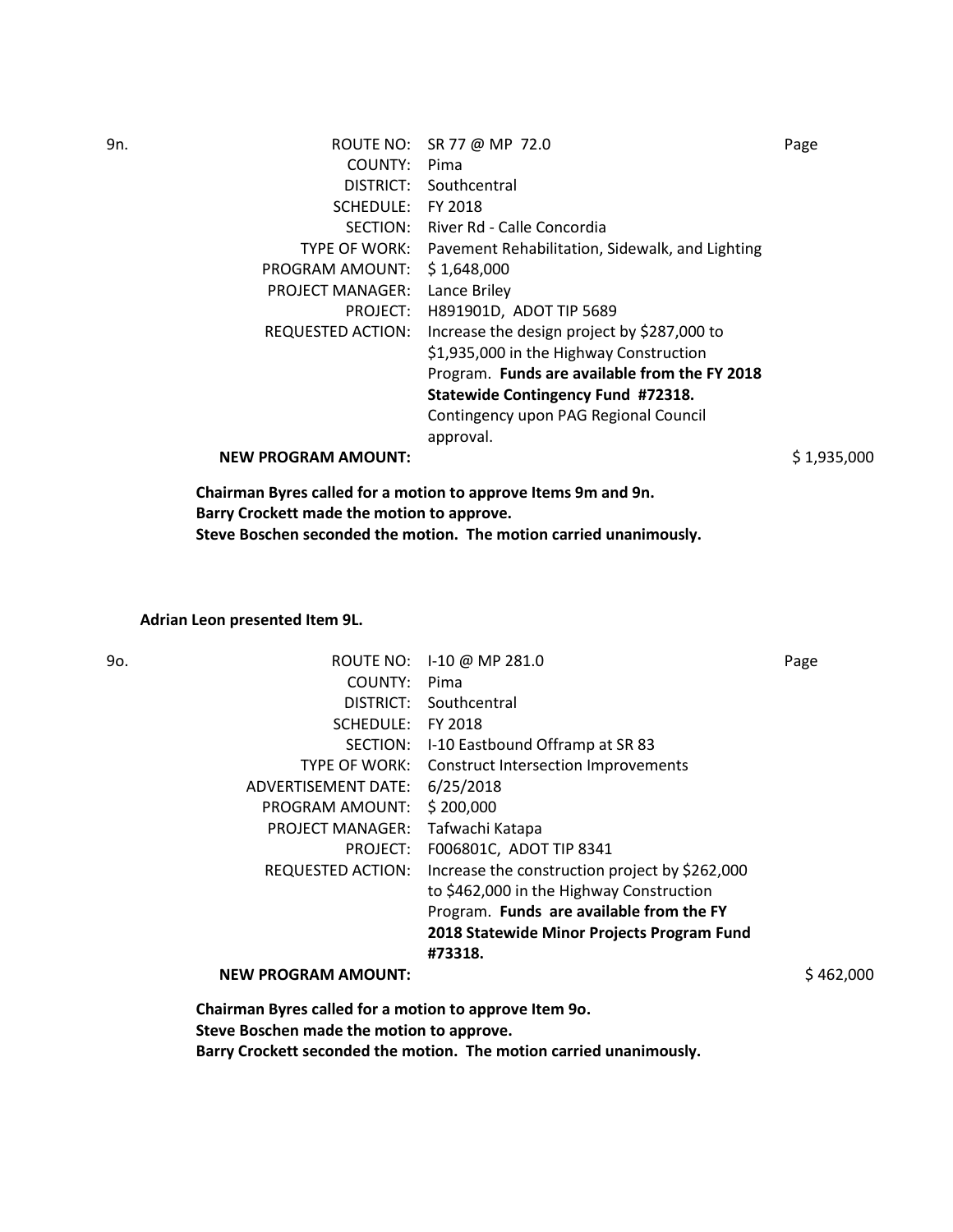## **Adrian Leon presented Item 9p.**

| 9p. |                                                                                                     | ROUTE NO: SR 347 @ MP 173.0                                         | Page         |
|-----|-----------------------------------------------------------------------------------------------------|---------------------------------------------------------------------|--------------|
|     | COUNTY:                                                                                             | Pinal                                                               |              |
|     | DISTRICT: Central                                                                                   |                                                                     |              |
|     | SCHEDULE:                                                                                           | FY 2018                                                             |              |
|     |                                                                                                     | SECTION: Union Pacific RR Crossing                                  |              |
|     | TYPE OF WORK:                                                                                       | <b>Construct Railroad Overpass</b>                                  |              |
|     | PROGRAM AMOUNT:                                                                                     | \$11,815,000                                                        |              |
|     | <b>PROJECT MANAGER:</b>                                                                             | <b>Suzanne Deitering</b>                                            |              |
|     | PROJECT:                                                                                            | H700702R, ADOT TIP 3692                                             |              |
|     | <b>REQUESTED ACTION:</b>                                                                            | Increase the right of way by \$5,500,000 to                         |              |
|     |                                                                                                     | \$17,315,000 in the Highway Construction                            |              |
|     |                                                                                                     | Program. Funds are available from the                               |              |
|     |                                                                                                     | following sources:                                                  |              |
|     | FY 2018 Right of Way Acquisition, Appraisal, and Plans Fund #71018                                  |                                                                     | \$4,685,000  |
|     | FY 2018 Engineering Support Fund #70018                                                             |                                                                     | \$815,000    |
|     | <b>NEW PROGRAM AMOUNT:</b>                                                                          |                                                                     | \$17,315,000 |
|     | Chairman Byres called for a motion to approve Item 9p.<br>Patrick Stone made the motion to approve. | Barry Crockett seconded the motion. The motion carried unanimously. |              |

**Adam McGuire presented Item 9q.** 

| 9q. |                                                                                                     | ROUTE NO: US 93 @ MP 116.0                                          | Page         |
|-----|-----------------------------------------------------------------------------------------------------|---------------------------------------------------------------------|--------------|
|     | COUNTY:                                                                                             | Mohave                                                              |              |
|     | DISTRICT:                                                                                           | Northwest                                                           |              |
|     | SCHEDULE: FY 2018                                                                                   |                                                                     |              |
|     |                                                                                                     | SECTION: Carrow - Stephens                                          |              |
|     | TYPE OF WORK:                                                                                       | <b>Construct Four-Lane Divided Hghway</b>                           |              |
|     | ADVERTISEMENT DATE:                                                                                 | 6/22/2018                                                           |              |
|     | PROGRAM AMOUNT:                                                                                     | \$35,500,000                                                        |              |
|     | <b>PROJECT MANAGER:</b>                                                                             | Adam McGuire                                                        |              |
|     | PROJECT:                                                                                            | H823201C, Item #10413, ADOT TIP 3752                                |              |
|     | <b>REQUESTED ACTION:</b>                                                                            | Increase the construction project by \$4,500,000                    |              |
|     |                                                                                                     | to \$40,000,000 in the Highway Construction                         |              |
|     |                                                                                                     | Program. Funds are available from the                               |              |
|     |                                                                                                     | following sources:                                                  |              |
|     | FY 2018 Engineering Support Fund #70018                                                             |                                                                     | \$2,803,000  |
|     | FY 2018 Pavement Preservation Fund #72518                                                           |                                                                     | \$1,697,000  |
|     | <b>NEW PROGRAM AMOUNT:</b>                                                                          |                                                                     | \$40,000,000 |
|     | Chairman Byres called for a motion to approve Item 9q.<br>Steve Boschen made the motion to approve. | Barry Crockett seconded the motion. The motion carried unanimously. |              |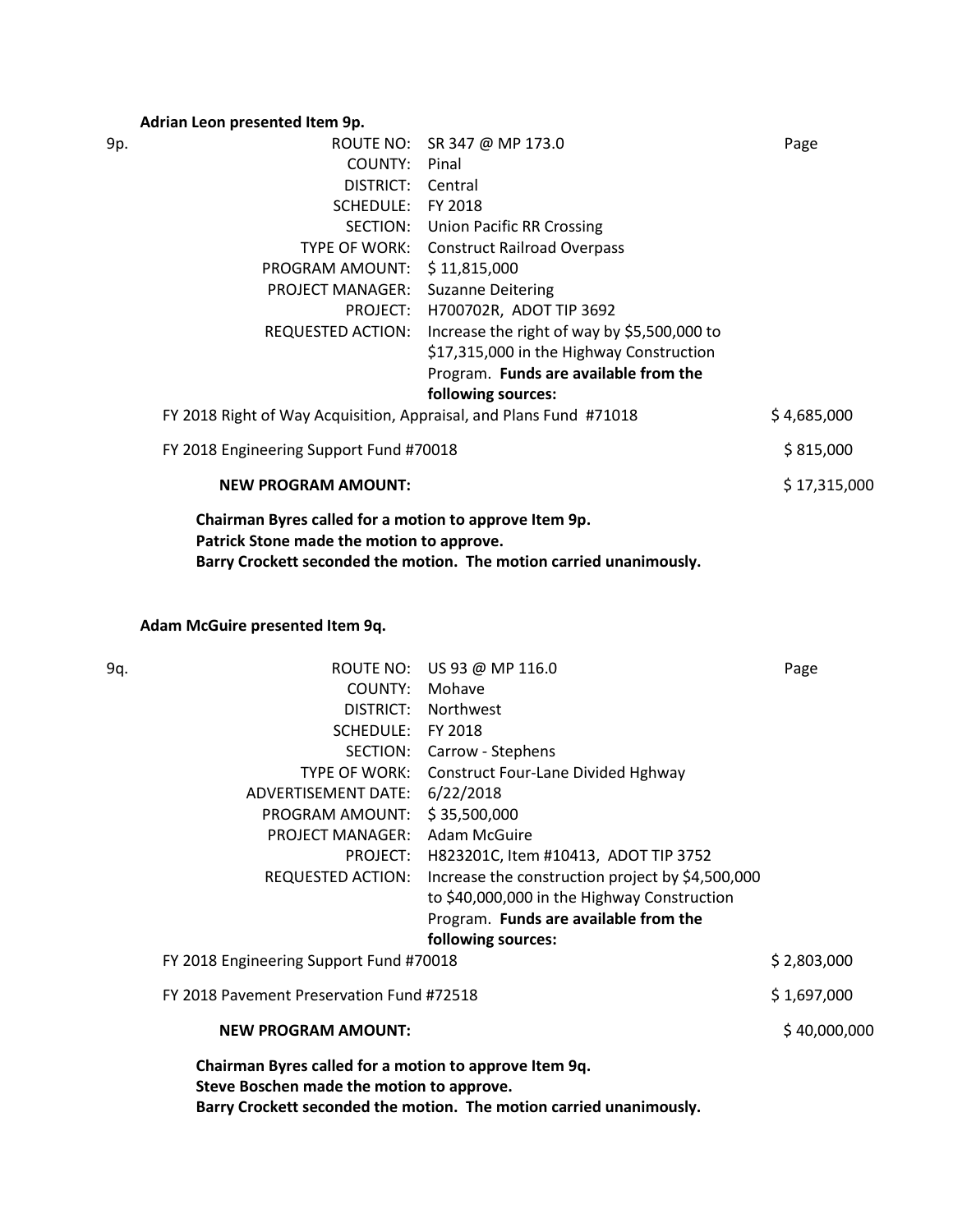# **Craig Regulski presented Item r.**

| 9r. | ROUTE NO:                  | US 93 @ MP 116.0                             | Page |
|-----|----------------------------|----------------------------------------------|------|
|     | COUNTY:                    | Yavapai                                      |      |
|     | DISTRICT:                  | Northwest                                    |      |
|     | SCHEDULE:                  | FY 2018                                      |      |
|     | SECTION:                   | Tegner $Dr - SR 89$ "The Gap"                |      |
|     | TYPE OF WORK:              | Right of Way                                 |      |
|     | PROGRAM AMOUNT:            | \$5,000,000                                  |      |
|     | <b>PROJECT MANAGER:</b>    | Zahit Katz                                   |      |
|     | PROJECT:                   | F003101R, ADOT TIP 8373                      |      |
|     | <b>REQUESTED ACTION:</b>   | Decrease the project by \$5,000,000 in the   |      |
|     |                            | Highway Construction Program. Transfer funds |      |
|     |                            | to the FY 2018 Statewide Contingency Fund    |      |
|     |                            | #72318. Project will be re-programmed in FY  |      |
|     |                            | 2019.                                        |      |
|     | <b>NEW PROGRAM AMOUNT:</b> |                                              | \$0  |
|     |                            |                                              |      |

**Chairman Byres called for a motion to approve Item 9r. Patrick Stone made the motion to approve. Barry Crockett seconded the motion. The motion carried unanimously.**

# **Derek Boland presented Item 9s.**

| 9s. |                                                           | ROUTE NO: US 60 @ MP 283.3                       | Page         |
|-----|-----------------------------------------------------------|--------------------------------------------------|--------------|
|     | COUNTY:                                                   | Gila                                             |              |
|     |                                                           | DISTRICT: Southweast                             |              |
|     | SCHEDULE:                                                 | FY 2018                                          |              |
|     | SECTION:                                                  | Pinto Creek Bridge                               |              |
|     | TYPE OF WORK:                                             | <b>Construct Bridge Replacement</b>              |              |
|     | ADVERTISEMENT DATE: 6/15/2018                             |                                                  |              |
|     | PROGRAM AMOUNT: \$20,000,000                              |                                                  |              |
|     | PROJECT MANAGER:                                          | Derek Boland                                     |              |
|     | PROJECT:                                                  | H824301C, Item 14217, ADOT TIP 4804              |              |
|     | REQUESTED ACTION:                                         | Increase the construction project by \$5,500,000 |              |
|     |                                                           | to \$25,500,000 in the Highway Construction      |              |
|     |                                                           | Program. Funds are available from the FY 2018    |              |
|     |                                                           | Statewide Contingency Fund #72314.               |              |
|     | FY 2018 Statewide Contingency Fund #72318                 |                                                  | \$2,794,000  |
|     | FY 2018 Bridge Replacement and Rehabilitation Fund #76218 |                                                  | \$1,606,000  |
|     | FY 2018 Emergency Projects Fund #72118                    |                                                  | \$1,100,000  |
|     | <b>NEW PROGRAM AMOUNT:</b>                                |                                                  | \$25,500,000 |
|     |                                                           |                                                  |              |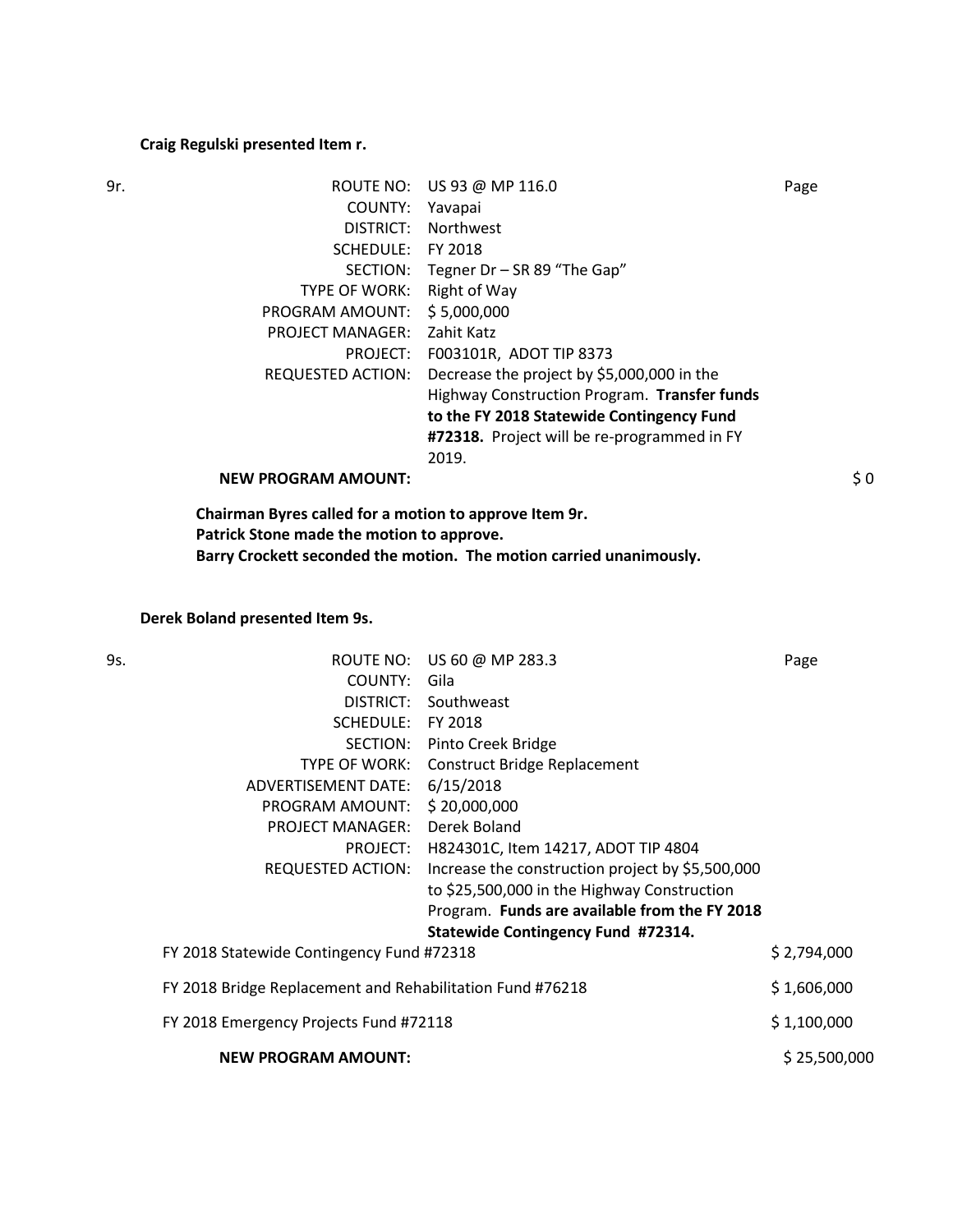**Chairman Byres called for a motion to approve Item 9s. Steve Boschen made the motion to approve. Dallas Hammit seconded the motion. The motion carried unanimously.**

FY 2018 – 2022 Transportation Facilities Construction Program – New Projects Discussion and Possible Action

#### **Derek Boland presented Item 9t.**

| 9t. | ROUTE NO:                  | US 93 @ MP 97.0                                   | Page      |
|-----|----------------------------|---------------------------------------------------|-----------|
|     | COUNTY:                    | Mohave                                            |           |
|     | DISTRICT:                  | Northwest                                         |           |
|     | SCHEDULE:                  | New Project Request                               |           |
|     | SECTION:                   | Kabba Wash Bridge NB #492                         |           |
|     | TYPE OF WORK:              | <b>Bridge Replacement</b>                         |           |
|     | PROGRAM AMOUNT:            | New Project                                       |           |
|     | <b>PROJECT MANAGER:</b>    | Derek Boland                                      |           |
|     | PROJECT:                   | F017001D, ADOT TIP 8379                           |           |
|     | REQUESTED ACTION:          | Establish the design project for \$291,000 in the |           |
|     |                            | Highway Construction Program. Funds are           |           |
|     |                            | available from the FY 2018 Bridge                 |           |
|     |                            | Replacement and Rehabilitation Fund #76218.       |           |
|     | <b>NEW PROGRAM AMOUNT:</b> |                                                   | \$291,000 |
|     |                            |                                                   |           |

**Chairman Byres called for a motion to approve Item 9t.** 

**Steve Boschen made the motion to approve.**

**Dallas Hammit seconded the motion. The motion carried unanimously.**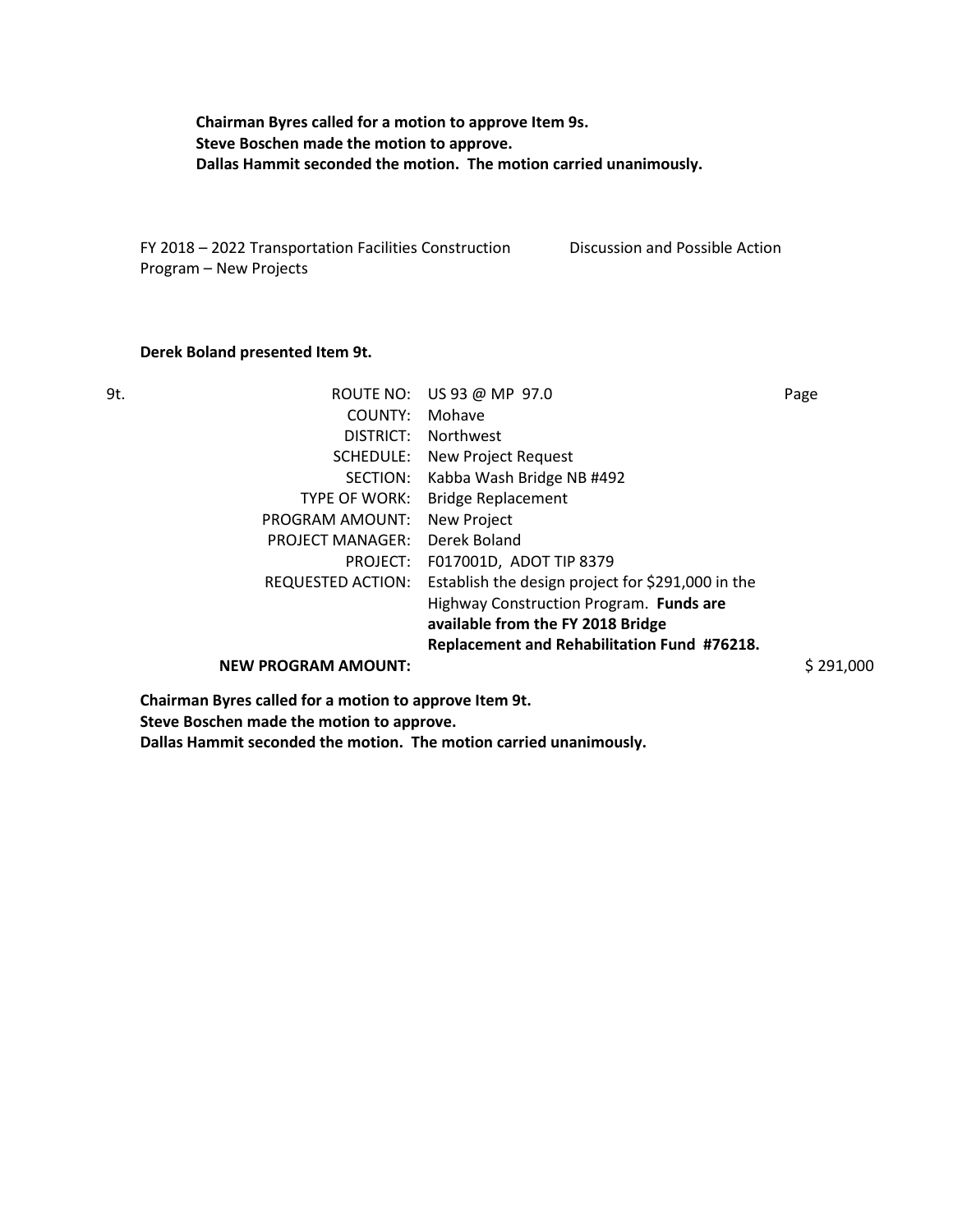# **Derek Boland presented Item 9u.**

| 9u. | ROUTE NO:                                              | 1-10 @ MP 336.0                             | Page      |
|-----|--------------------------------------------------------|---------------------------------------------|-----------|
|     | COUNTY:                                                | Cochise                                     |           |
|     | DISTRICT:                                              | Southeast                                   |           |
|     | SCHEDULE:                                              | New Project Request                         |           |
|     | SECTION:                                               | W. Willcox TI Underpass, Str #113           |           |
|     | TYPE OF WORK:                                          | <b>Bridge Rehabilitation</b>                |           |
|     | PROGRAM AMOUNT:                                        | New Project                                 |           |
|     | <b>PROJECT MANAGER:</b>                                | Craig Regulski                              |           |
|     | PROJECT:                                               | F012601D, ADOT TIP 8365                     |           |
|     | <b>REQUESTED ACTION:</b>                               | Establish the design for \$396,000 in the   |           |
|     |                                                        | Highway Construction Program. Funds are     |           |
|     |                                                        | available from the FY 2018 Bridge           |           |
|     |                                                        | Replacement and Rehabilitation Fund #76218. |           |
|     | <b>NEW PROGRAM AMOUNT:</b>                             |                                             | \$396,000 |
|     | Chairman Byres called for a motion to approve Item 9u. |                                             |           |

**Patrick Stone made the motion to approve.**

**Dallas Hammit seconded the motion. The motion carried unanimously.**

# **Derek Boland presented Item 9v.**

| COUNTY:                    | Mohave                                       | Page     |
|----------------------------|----------------------------------------------|----------|
| DISTRICT:                  | Central                                      |          |
| SCHEDULE:                  | New Project Request                          |          |
| SECTION:                   | MAG Regionwide Risk Analysis, FY 2019        |          |
| <b>TYPE OF WORK:</b>       | Risk Analysis Workshop                       |          |
| PROGRAM AMOUNT:            | New Project                                  |          |
| <b>PROJECT MANAGER:</b>    | Myrna Bondoc                                 |          |
| PROJECT:                   | M518304X, ADOT TIP 5697                      |          |
| REQUESTED ACTION:          | Establish a new project for \$65,000 in the  |          |
|                            | Highway Construction Program. Funds are      |          |
|                            | available from the FY 2018 MAG RARF          |          |
|                            | Contingency Fund #49918. Contingent upon     |          |
|                            | approval by the MAG Regional Council         |          |
|                            | Executive Committee or MAG Regional Council. |          |
| <b>NEW PROGRAM AMOUNT:</b> |                                              | \$65,000 |
|                            |                                              |          |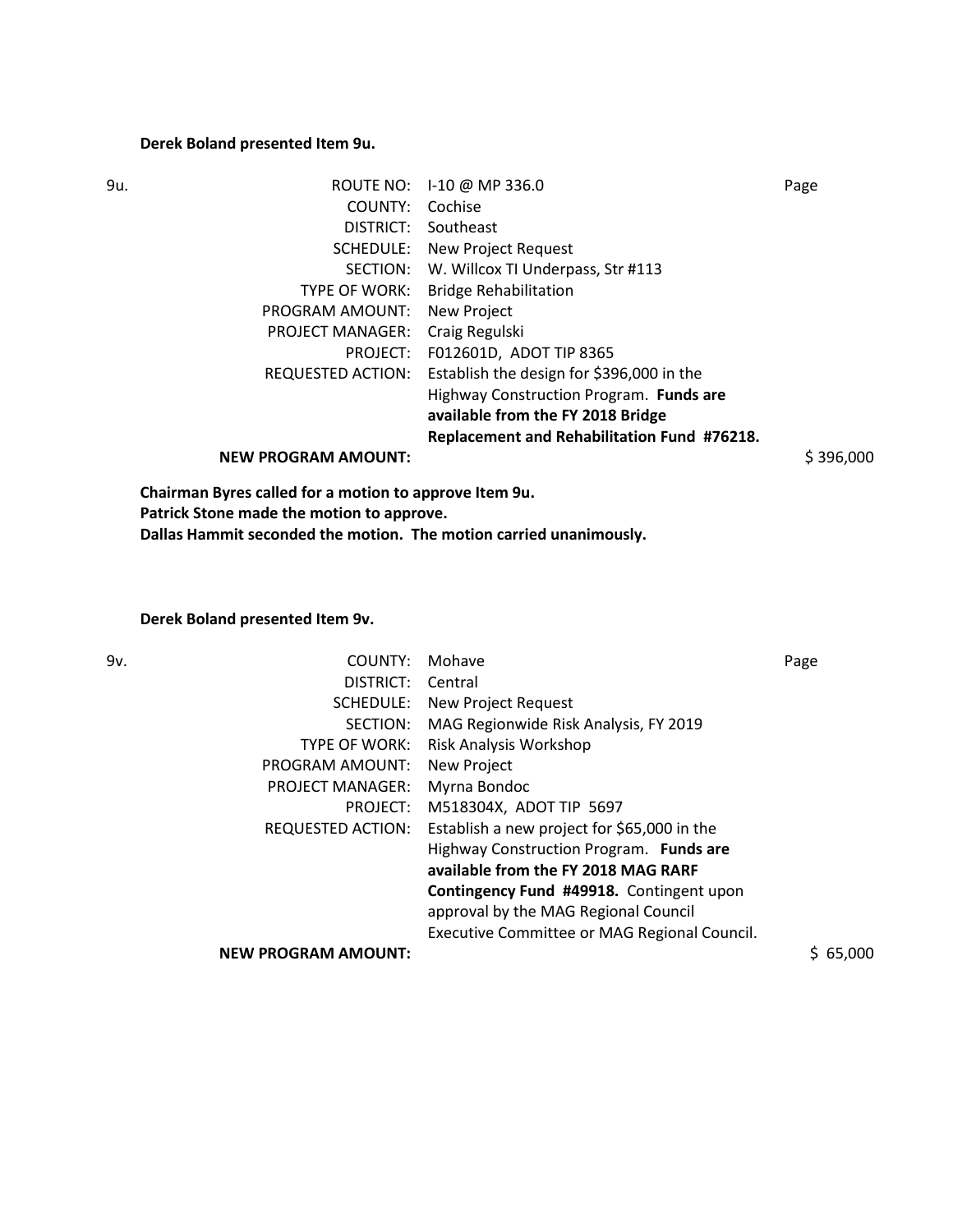**Chairman Byres called for a motion to approve Item 9u. Patrick Stone made the motion to approve. Dallas Hammit seconded the motion. The motion carried unanimously.**

**Discussion followed that the County that this project is located should be in Maricopa County. Mohave is incorrect. The PPAC Agenda will be corrected for the State Transportation Board Meeting on May 18, 2018.** 

## **Michael Mayes presented Item 9w.**

| 9w. | COUNTY:                    | Maricopa                                             | Page    |
|-----|----------------------------|------------------------------------------------------|---------|
|     | DISTRICT:                  | Central                                              |         |
|     | SCHEDULE:                  | New Project Request                                  |         |
|     | SECTION:                   | MAG Right of Way Survey and Monumentation for Closed |         |
|     |                            | Projects                                             |         |
|     | TYPE OF WORK:              | Survey and Monumentation                             |         |
|     | PROGRAM AMOUNT:            | New Project                                          |         |
|     | <b>PROJECT MANAGER:</b>    | Carrie Drost                                         |         |
|     | PROJECT:                   | M698101X, ADOT TIP 100287                            |         |
|     | <b>REQUESTED ACTION:</b>   | Establish the project for \$300,000 in the           |         |
|     |                            | Highway Construction Program. Funds are              |         |
|     |                            | available from the FY 2018 MAG RARF RTP              |         |
|     |                            | Contingency Fund #49918. Contingent upon             |         |
|     |                            | approval by the MAG Regional Council                 |         |
|     |                            | Executive Committee or MAG Regional Council.         |         |
|     | <b>NEW PROGRAM AMOUNT:</b> |                                                      | 300,000 |

**Chairman Byres called for a motion to approve Item 9w.** 

**Steve Boschen made the motion to approve.**

**Dallas Hammit seconded the motion. The motion carried unanimously.**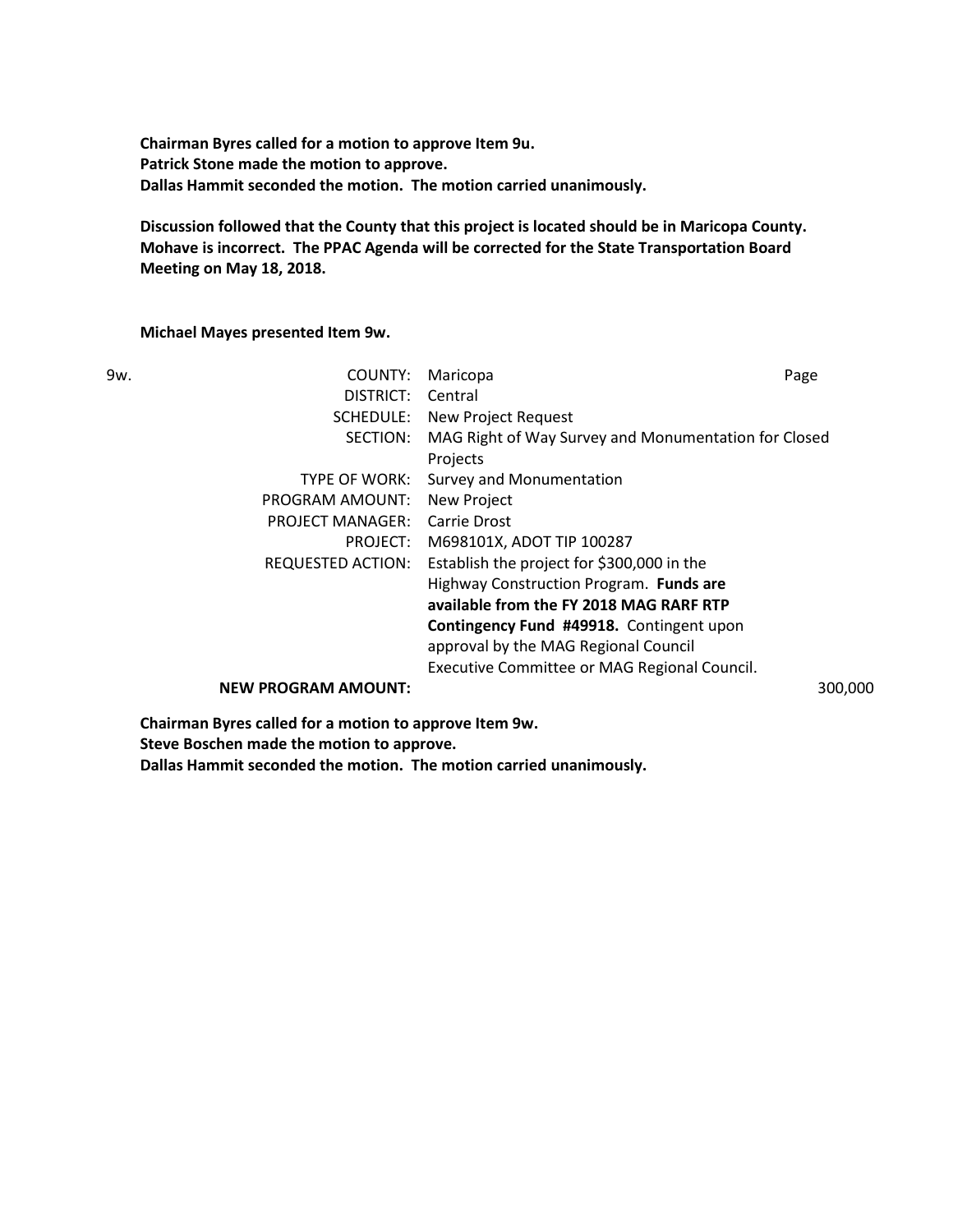#### **Trent Kelso presented Item 9x.**

| 9x. | ROUTE NO:                                              | $1-40$ @ MP 3.0                                   | Page      |
|-----|--------------------------------------------------------|---------------------------------------------------|-----------|
|     | COUNTY:                                                | Mohave                                            |           |
|     | DISTRICT:                                              | <b>Northwest</b>                                  |           |
|     | SCHEDULE:                                              | New Project Request                               |           |
|     | SECTION:                                               | <b>Topock Port of Entry</b>                       |           |
|     | TYPE OF WORK:                                          | <b>Reconstruct Static Scale</b>                   |           |
|     | PROGRAM AMOUNT:                                        | New Project                                       |           |
|     | <b>PROJECT MANAGER:</b>                                | Trent Kelso                                       |           |
|     | PROJECT:                                               | F018401D, ADOT TIP 100247                         |           |
|     | <b>REQUESTED ACTION:</b>                               | Establish the design project for \$190,000 in the |           |
|     |                                                        | Highway Construction Program. Funds are           |           |
|     |                                                        | available from the FY 2018 Engineering            |           |
|     |                                                        | Support Fund #70018.                              |           |
|     | <b>NEW PROGRAM AMOUNT:</b>                             |                                                   | \$190,000 |
|     | Chairman Byres called for a motion to approve Item 90. |                                                   |           |

**Steve Boschen made the motion to approve.**

**Barry Crockett seconded the motion. The motion carried unanimously.**

**Kerry Wilcoxon presented Item 9y.** 

| COUNTY:                    | Statewide                                  | Page                                                   |
|----------------------------|--------------------------------------------|--------------------------------------------------------|
| DISTRICT:                  | Statewide                                  |                                                        |
| SCHEDULE:                  | New Project Request                        |                                                        |
| SECTION:                   | Strategic Highway Safety Plan, FY 2019     |                                                        |
| <b>TYPE OF WORK:</b>       | Updating Strategic Highway Safety Plan     |                                                        |
| PROGRAM AMOUNT:            | New Project                                |                                                        |
| <b>PROJECT MANAGER:</b>    | Sumera Kayani                              |                                                        |
| PROJECT:                   | M698301X, ADOT TIP 100289                  |                                                        |
| REQUESTED ACTION:          | Establish the project for \$250,000 in the |                                                        |
|                            | Highway Construction Program. Funds are    |                                                        |
|                            | available from the FY 2018 Engineering     |                                                        |
|                            | Support Fund #70018.                       |                                                        |
| <b>NEW PROGRAM AMOUNT:</b> |                                            | \$250,000                                              |
|                            |                                            |                                                        |
|                            |                                            | Chairman Byres called for a motion to approve Item 9y. |

**Patrick Stone made the motion to approve.**

**Dallas Hammit seconded the motion. The motion carried unanimously.**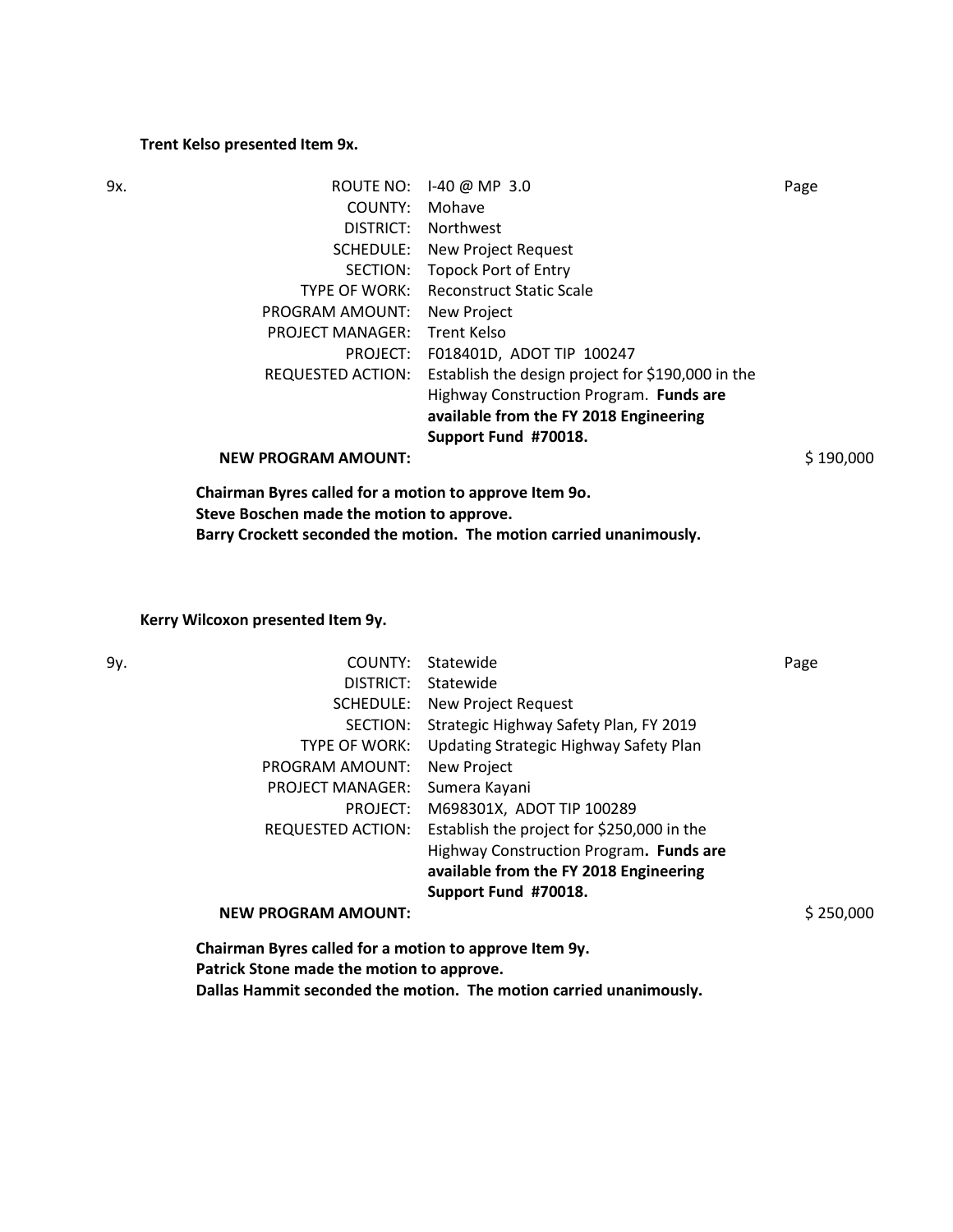### **Kerry Wilcoxon presented Item 9z.**

| 9z.                                     | COUNTY:                                                | La Paz                                                         | Page     |
|-----------------------------------------|--------------------------------------------------------|----------------------------------------------------------------|----------|
|                                         |                                                        | DISTRICT: Southwest                                            |          |
|                                         |                                                        | <b>SCHEDULE:</b> New Project Request                           |          |
|                                         | SECTION:                                               | Traffic and Criminal Software (TraCS), La Paz County Sheriff's |          |
|                                         |                                                        | Department                                                     |          |
|                                         | TYPE OF WORK:                                          | Electronic Crash Data Collection and Reporting                 |          |
|                                         | PROGRAM AMOUNT:                                        | New Project                                                    |          |
|                                         | <b>PROJECT MANAGER:</b>                                | Timothy Jordon                                                 |          |
|                                         |                                                        | PROJECT: M694501X, ADOT TIP 100286                             |          |
|                                         |                                                        | JPA: 17-06584-I with La Paz County Sheriff's Department        |          |
|                                         | REQUESTED ACTION:                                      | Establish the project for \$25,000 in the Highway              |          |
|                                         |                                                        | Construction Program. Funds are from the                       |          |
|                                         |                                                        | following sources:                                             |          |
| FY 2018 Engineering Support Fund #70018 |                                                        | \$18,000                                                       |          |
|                                         | FY 2018 Modernization of Projects Fund #70118          |                                                                | \$7,000  |
|                                         | <b>NEW PROGRAM AMOUNT:</b>                             |                                                                | \$25,000 |
|                                         | Chairman Byres called for a motion to approve Item 9z. |                                                                |          |

**Steve Boschen made the motion to approve.**

**Dallas Hammit seconded the motion. The motion carried unanimously.**

### **Alyssa Morrison presented Item 9aa.**

| ۰,<br>- -<br>۰.<br>v |
|----------------------|
|----------------------|

| 9aa. |                                                                                                               | ROUTE NO: SR 366 @ MP 118.0                      | Page      |
|------|---------------------------------------------------------------------------------------------------------------|--------------------------------------------------|-----------|
|      | COUNTY:                                                                                                       | Graham                                           |           |
|      | DISTRICT:                                                                                                     | Southeast                                        |           |
|      | SCHEDULE:                                                                                                     | New Project Request                              |           |
|      | SECTION:                                                                                                      | SR 366 Emergency Flood Repair                    |           |
|      | TYPE OF WORK:                                                                                                 | Restore Roadway, Drainage, and Rock Fall Fence   |           |
|      | PROGRAM AMOUNT:                                                                                               | New Project                                      |           |
|      | <b>PROJECT MANAGER:</b>                                                                                       | Alyssa Morrison                                  |           |
|      | PROJECT:                                                                                                      | F019101D, ADOT TIP 100292                        |           |
|      | REQUESTED ACTION:                                                                                             | Establish the emergency project for \$548,000 in |           |
|      |                                                                                                               | the Highway Construction Program. Funds are      |           |
|      |                                                                                                               | available from the FY 2018 Federal Emergency     |           |
|      |                                                                                                               | Fund #90000.                                     |           |
|      | <b>NEW PROGRAM AMOUNT:</b>                                                                                    |                                                  | \$548,000 |
|      | All the set of $\mathbf{R}$ and the set of $\mathbf{R}$ and the set of the set of the set of $\mathbf{R}$ and |                                                  |           |

**Chairman Byres called for a motion to approve Item 9aa. Dallas Hammit made the motion to approve. Patrick Stone seconded the motion. The motion carried unanimously.**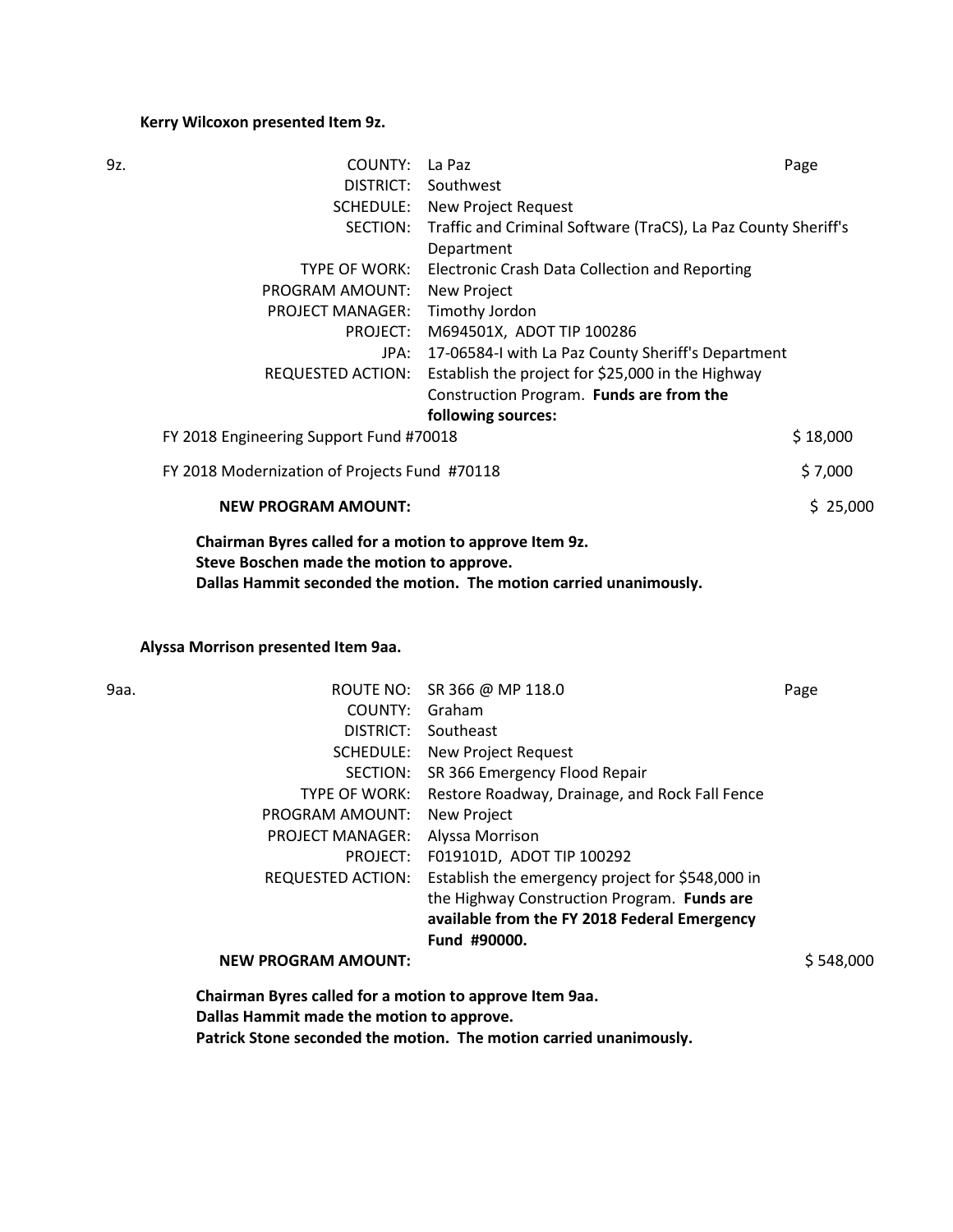# **Bharat Kandel presented Item 9ab.**

| ROUTE NO: 1-8 @ MP 0.10                                                | Page      |
|------------------------------------------------------------------------|-----------|
| COUNTY:<br>Yuma                                                        |           |
| DISTRICT:<br>Southwest                                                 |           |
| <b>SCHEDULE:</b> New Project Request                                   |           |
| SECTION: MP 0.1 - MP 31 Various Bridges                                |           |
| <b>Bridge Deck Rehabilitation</b><br>TYPE OF WORK:                     |           |
| PROGRAM AMOUNT:<br>New Project                                         |           |
| <b>PROJECT MANAGER:</b><br><b>Bharat Kandel</b>                        |           |
| PROJECT: F017201D, ADOT TIP 7772                                       |           |
| Establish the design project for \$643,000 in the<br>REQUESTED ACTION: |           |
| Highway Construction Progrm. Funds are                                 |           |
| available from the FY 2018 Bridge                                      |           |
| Replacement and Rehabilitaiton Fund #76218.                            |           |
|                                                                        | \$643,000 |
| Chairman Byres called for a motion to approve Item 9ab.                |           |
| Patrick Stone made the motion to approve.                              |           |
|                                                                        |           |

**Steve Boschen seconded the motion. The motion carried unanimously.**

**Jefffrey Davidson presented Item 9ac.** 

| 9ас.<br>COUNTY:                                                              | Greenlee                                                           | Page      |
|------------------------------------------------------------------------------|--------------------------------------------------------------------|-----------|
| <b>DISTRICT:</b>                                                             | Southeast                                                          |           |
|                                                                              | <b>SCHEDULE:</b> New Project Request                               |           |
| SECTION:                                                                     | Zorilla Street Bridge, Clifton                                     |           |
| TYPE OF WORK:                                                                | <b>Bridge Rehabilitation</b>                                       |           |
| ADVERTISEMENT DATE:                                                          | 5/21/2018                                                          |           |
| PROGRAM AMOUNT:                                                              | <b>New Project</b>                                                 |           |
| <b>PROJECT MANAGER:</b>                                                      | Jeffrey Davidson                                                   |           |
|                                                                              | PROJECT: T002701C, ADOT TIP 7772                                   |           |
| JPA:                                                                         | 15-05686-I with Town of Clifton                                    |           |
|                                                                              | REQUESTED ACTION: Establish the construction project for \$933,000 |           |
|                                                                              | in the Highway Construction Program. Funds                         |           |
|                                                                              | are from the following sources:                                    |           |
| FY 2018 Bridge Replacement and Rehabilitation (Off System #125.90) #76218666 |                                                                    | \$288,000 |
| FY 2018 Bridge Replacement and Rehabilitation #76218                         |                                                                    | \$442,000 |
| FY 2018 SEAGO STP Fund                                                       |                                                                    | \$142,000 |
| FY 2018 Local Bridge Match                                                   |                                                                    | \$44,000  |
| FY 2018 SEAGO STP Fund                                                       |                                                                    | \$9,000   |
| <b>NEW PROGRAM AMOUNT:</b>                                                   |                                                                    | \$933,000 |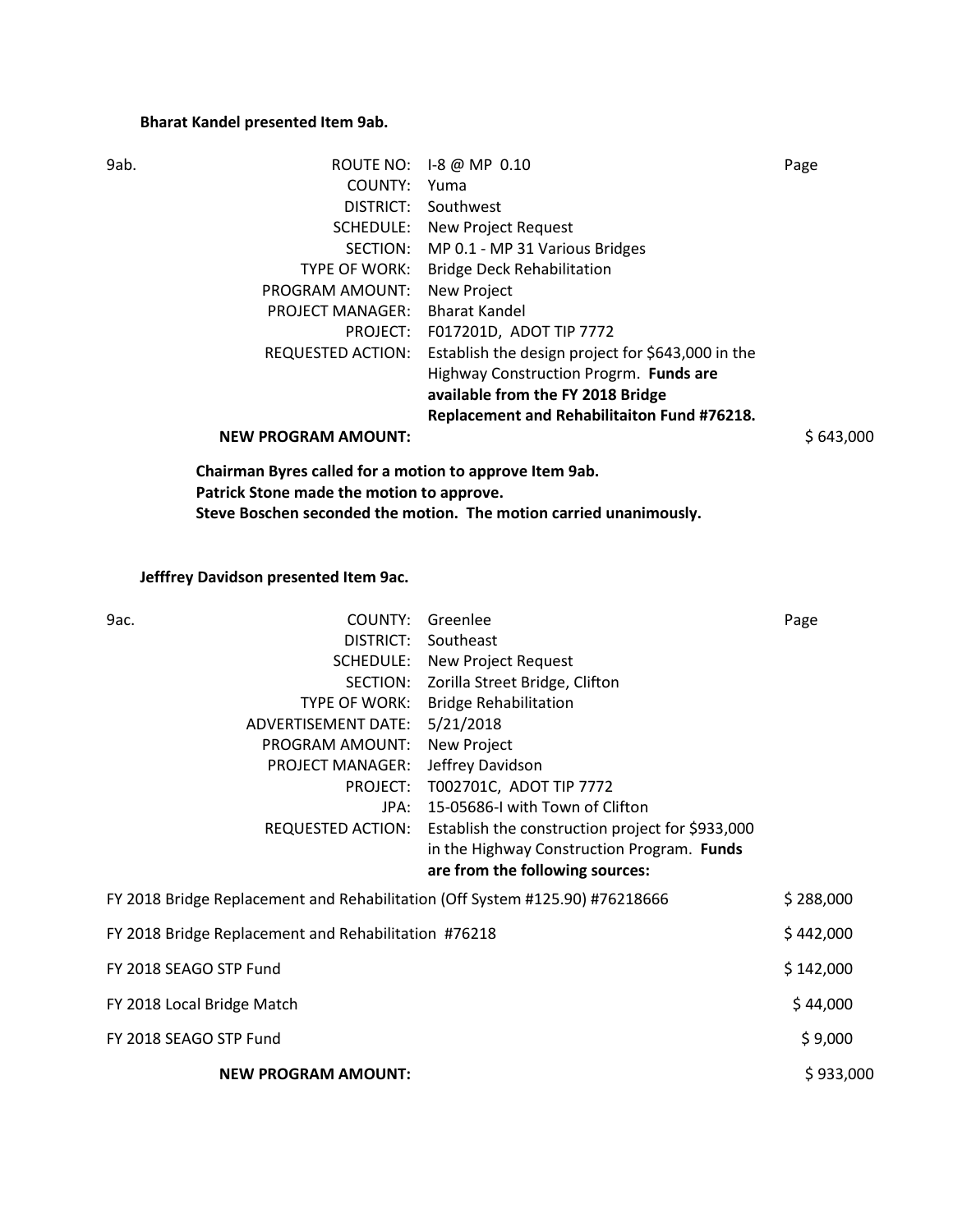**Chairman Byres called for a motion to approve Item 9ac. Steve Boschen made the motion to approve. Barry Crockett seconded the motion. The motion carried unanimously.**

**Discussion followed with Jeffrey Davidson stating that the SEAGO STP fund should be \$150,000 and not \$142,000. The PRB Form and the PPAC Agenda will be revised for the State Transportation Board Meeting on May 18, 2018.** 

**Jeffrey Davidson presented Item 9ad.** 

| 9ad. |                            | ROUTE NO: 1-40 @ MP 123.0                         | Page      |
|------|----------------------------|---------------------------------------------------|-----------|
|      | COUNTY:                    | Yavapai                                           |           |
|      | DISTRICT:                  | Northwest                                         |           |
|      | SCHEDULE:                  | New Project Request                               |           |
|      | SECTION:                   | E Seligman TI Overpass EB #1259 and WB #1260      |           |
|      | TYPE OF WORK:              | <b>Bridge Deck Rehabilitation</b>                 |           |
|      | PROGRAM AMOUNT:            | New Project                                       |           |
|      | <b>PROJECT MANAGER:</b>    | Jeffrey Davidson                                  |           |
|      | PROJECT:                   | F016101D, ADOT TIP 8374                           |           |
|      | REQUESTED ACTION:          | Establish the design project for \$700,000 in the |           |
|      |                            | Highway Construction Program. Funds are           |           |
|      |                            | available from the FY 2018 Bridge                 |           |
|      |                            | Replacement and Rehabilitation Fund #76218.       |           |
|      | <b>NEW PROGRAM AMOUNT:</b> |                                                   | \$700,000 |
|      |                            |                                                   |           |

**Chairman Byres called for a motion to approve Item 9ad. Steve Boschen made the motion to approve.**

**Patrick Stone seconded the motion. The motion carried unanimously.**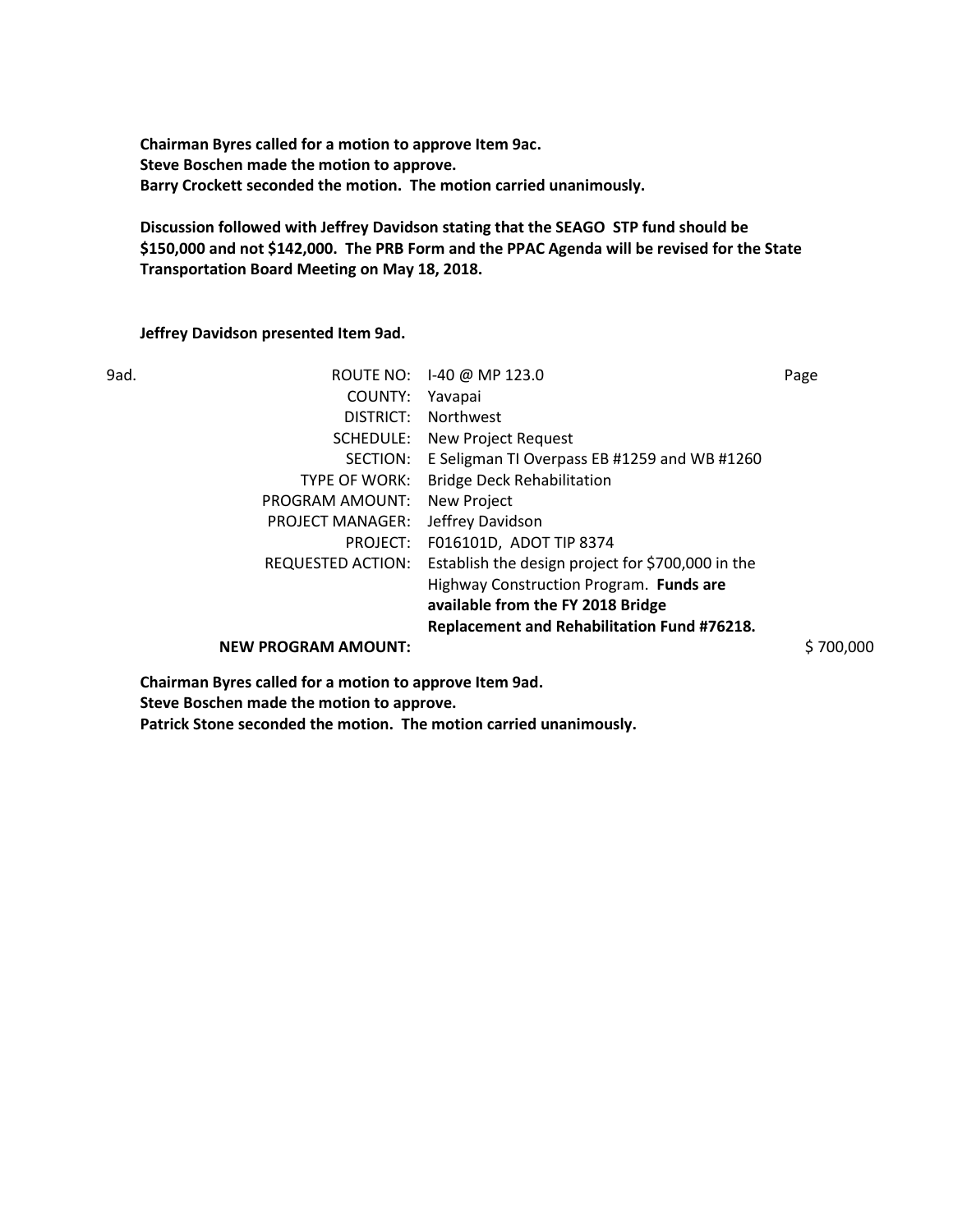#### **Illya Riski presented Item 9ae.**

| 9ae. | COUNTY:                                                  | Statewide                                         | Page      |
|------|----------------------------------------------------------|---------------------------------------------------|-----------|
|      | DISTRICT:                                                | Statewide                                         |           |
|      | SCHEDULE:                                                | New Project Request                               |           |
|      | SECTION:                                                 | Dynamic Message Signs (DMS) Retrofit              |           |
|      | TYPE OF WORK:                                            | <b>Purchase Retrofit Kit</b>                      |           |
|      | PROGRAM AMOUNT:                                          | New Project                                       |           |
|      | <b>PROJECT MANAGER:</b>                                  | Illya Riske                                       |           |
|      | PROJECT:                                                 | FXXXX01C, ADOT TIP 100295                         |           |
|      | <b>REQUESTED ACTION:</b>                                 | Establish the project for \$352,000 in the        |           |
|      |                                                          | Highway Construction Program. Funds are           |           |
|      |                                                          | available from the FY 2018 Traffic Systems        |           |
|      |                                                          | <b>Management and Operations (TSM&amp;O) Fund</b> |           |
|      |                                                          | #78818.                                           |           |
|      | <b>NEW PROGRAM AMOUNT:</b>                               |                                                   | \$352,000 |
|      | Abatungan Banga dallah fan a mattan ta anggota Itang Aal |                                                   |           |

**Chairman Byres called for a motion to approve Item 9ae. Barry Crockett made the motion to approve. Dallas Hammit seconded the motion. The motion carried unanimously.**

### **Vivian Li presented Item 9af.**

| 9af. | COUNTY:                    | Statewide                                            | Page        |
|------|----------------------------|------------------------------------------------------|-------------|
|      | DISTRICT:                  | Statewide                                            |             |
|      | SCHEDULE:                  | <b>New Project Request</b>                           |             |
|      | SECTION:                   | Horizontal Curve Warning Signs, Central Arizona 2018 |             |
|      | <b>TYPE OF WORK:</b>       | <b>Install Signs</b>                                 |             |
|      | ADVERTISEMENT DATE:        | 6/6/2018                                             |             |
|      | PROGRAM AMOUNT:            | <b>New Project</b>                                   |             |
|      | <b>PROJECT MANAGER:</b>    | Vivian Li                                            |             |
|      | PROJECT:                   | F014301C, ADOT TIP 9143                              |             |
|      | <b>REQUESTED ACTION:</b>   | Establish the project for \$1,000,000 in the         |             |
|      |                            | Highway Construction Program. Funds are              |             |
|      |                            | available from the FY 2018 Engineering               |             |
|      |                            | Support Fund #70018.                                 |             |
|      | <b>NEW PROGRAM AMOUNT:</b> |                                                      | \$1,000,000 |
|      |                            |                                                      |             |

**Chairman Byres called for a motion to approve Item 9af. Patrick Stone made the motion to approve.**

**Dallas Hammit seconded the motion. The motion carried unanimously.**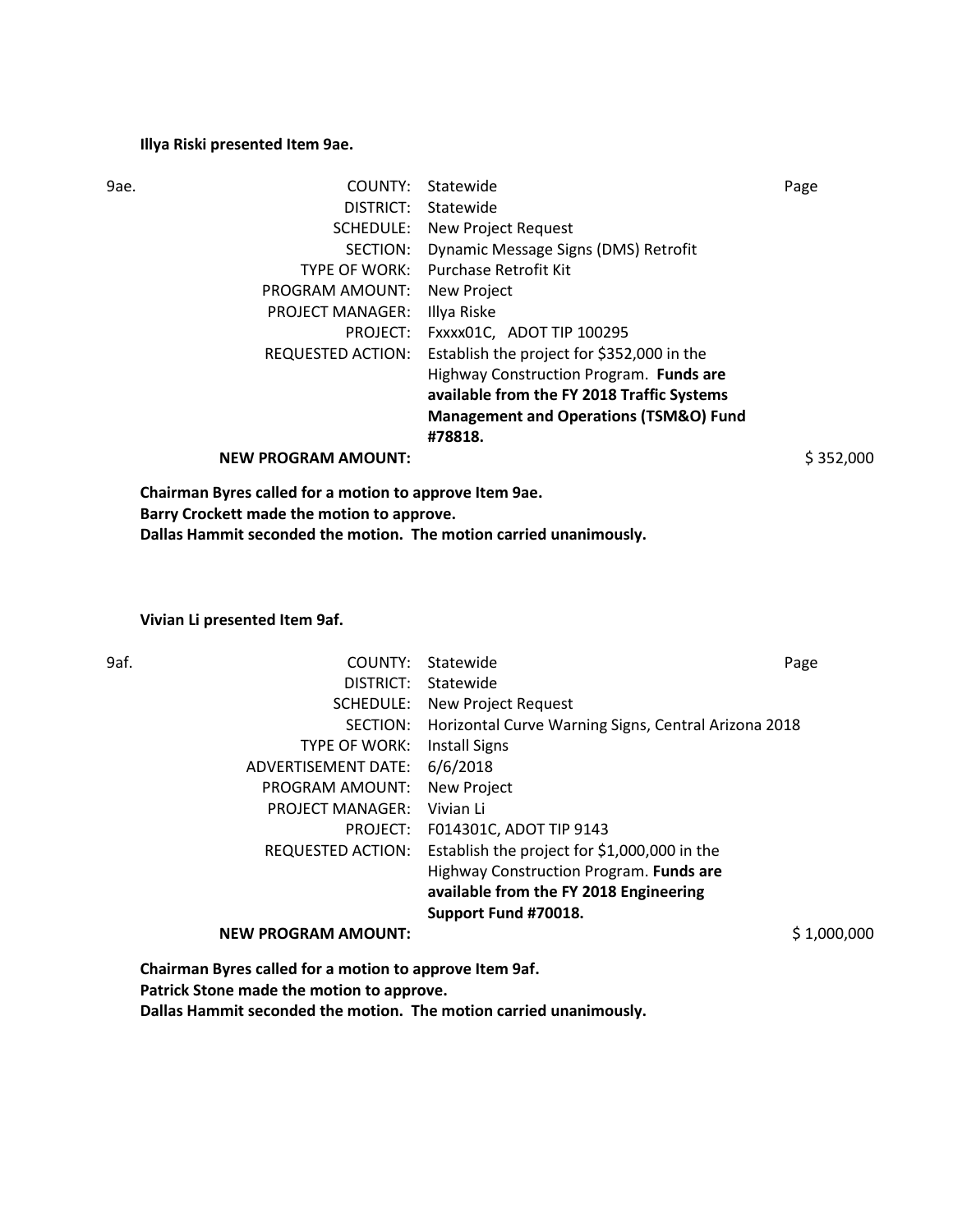## **Thomas O'Reilly presented Item 9ag.**

| 9ag. |                                                       | ROUTE NO: 1-19 @ MP 46.0                          | Page      |
|------|-------------------------------------------------------|---------------------------------------------------|-----------|
|      | COUNTY:                                               | Pima                                              |           |
|      | DISTRICT:                                             | Southcentral                                      |           |
|      | SCHEDULE:                                             | New Project Request                               |           |
|      | SECTION:                                              | Helmet Peak TI Underpass Str #1356                |           |
|      | TYPE OF WORK:                                         | Design Bridge Deck Rehabiliation                  |           |
|      | PROGRAM AMOUNT:                                       | New Project                                       |           |
|      | <b>PROJECT MANAGER:</b>                               | Thomas O'reilly                                   |           |
|      | PROJECT:                                              | F013801D, ADOT TIP 8368                           |           |
|      | REQUESTED ACTION:                                     | Establish the design project for \$375,000 in the |           |
|      |                                                       | Highway Construction Program. Funds area          |           |
|      |                                                       | available from the FY 2018 Bridge                 |           |
|      |                                                       | Replacement and Rehabilitation Fund #76218.       |           |
|      |                                                       | Contingent upon PAG Regional Council              |           |
|      |                                                       | approval.                                         |           |
|      | <b>NEW PROGRAM AMOUNT:</b>                            |                                                   | \$375,000 |
|      | Abeluman Bunan sallad fan a mattan ta annoon Itana Aa |                                                   |           |

**Chairman Byres called for a motion to approve Item 9ag. Steve Boschen made the motion to approve.**

**Patrick Stone seconded the motion. The motion carried unanimously.**